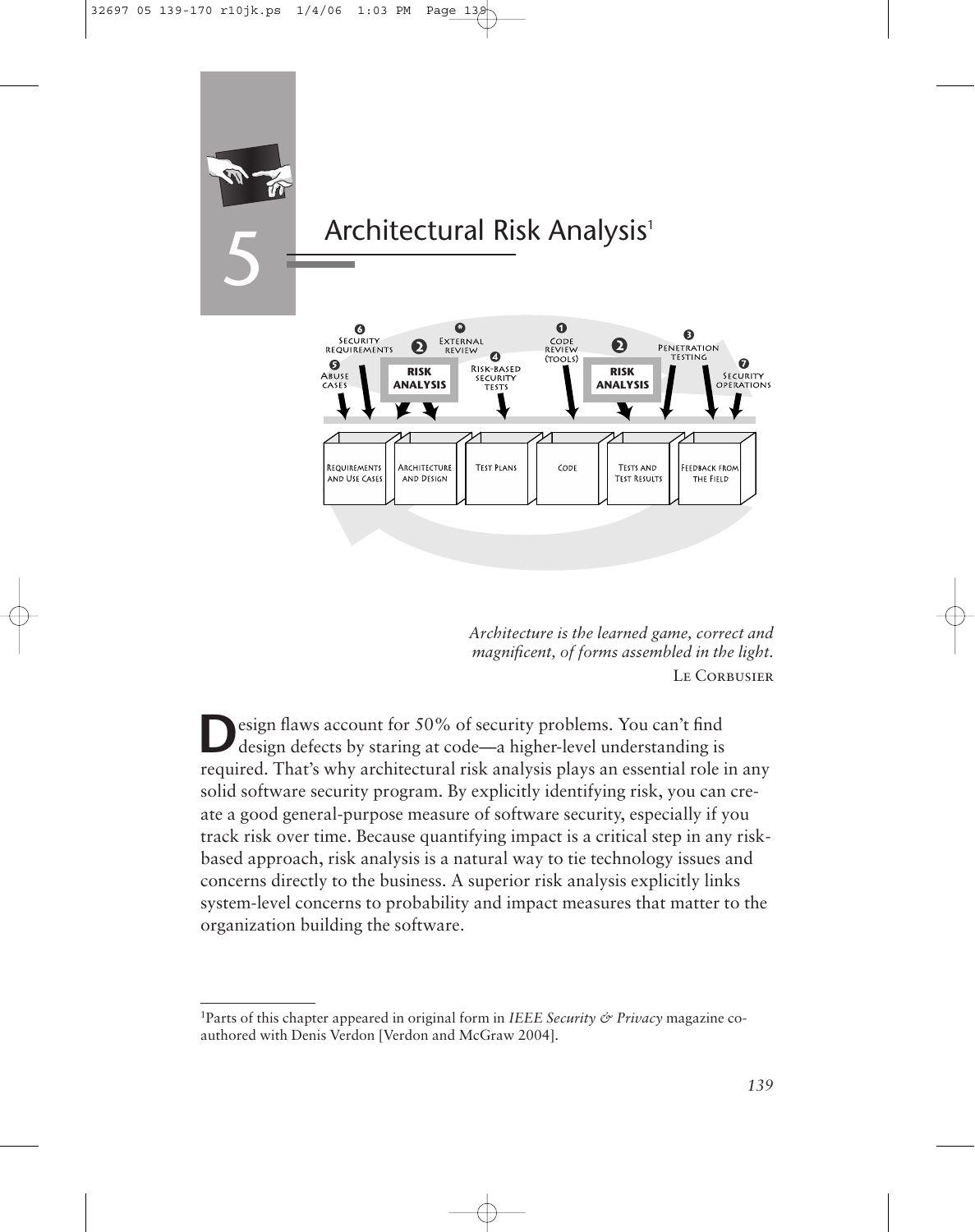The security community is unanimous in proclaiming the importance of a risk-based approach to security. "Security is risk management" is a mantra oft repeated and yet strangely not well understood. Nomenclature remains a persistent problem in the security community. The term *risk management* is applied to everything from threat modeling and architectural risk analysis to large-scale activities tied up in processes such as RMF (see Chapter 2).

As I describe in Chapter 1, a continuous risk management process is a necessity. This chapter is not about continuous risk management, but it does assume that a base process like the RMF exists and is in place.<sup>2</sup> By teasing apart architectural risk analysis (the critical software security best practice described here) and an overall RMF, we can begin to make better sense of software security risk.

# **Common Themes among Security Risk Analysis Approaches**

Risk management has two distinct flavors in software security. I use the term *risk analysis* to refer to the activity of identifying and ranking risks at some particular stage in the software development lifecycle. Risk analysis is particularly popular when applied to architecture and design-level artifacts. I use the term *risk management* to describe the activity of performing a number of discrete risk analysis exercises, tracking risks throughout development, and strategically mitigating risks. Chapter 2 is about the latter.

A majority of risk analysis process descriptions emphasize that risk identification, ranking, and mitigation is a continuous process and not simply a single step to be completed at one stage of the development lifecycle. Risk analysis results and risk categories thus drive both into requirements (early in the lifecycle) and into testing (where risk results can be used to define and plan particular tests).

Risk analysis, being a specialized subject, is not always best performed solely by the design team without assistance from risk professionals outside the team. Rigorous risk analysis relies heavily on an understanding of business impact, which may require an understanding of laws and regulations as much as the business model supported by the software. Also, human nature dictates that developers and designers will have built up certain assumptions regarding their system and the risks that it faces. Risk and security specialists can at a minimum assist in challenging those assumptions against

<sup>2</sup>All of the other touchpoint chapters make this same assumption.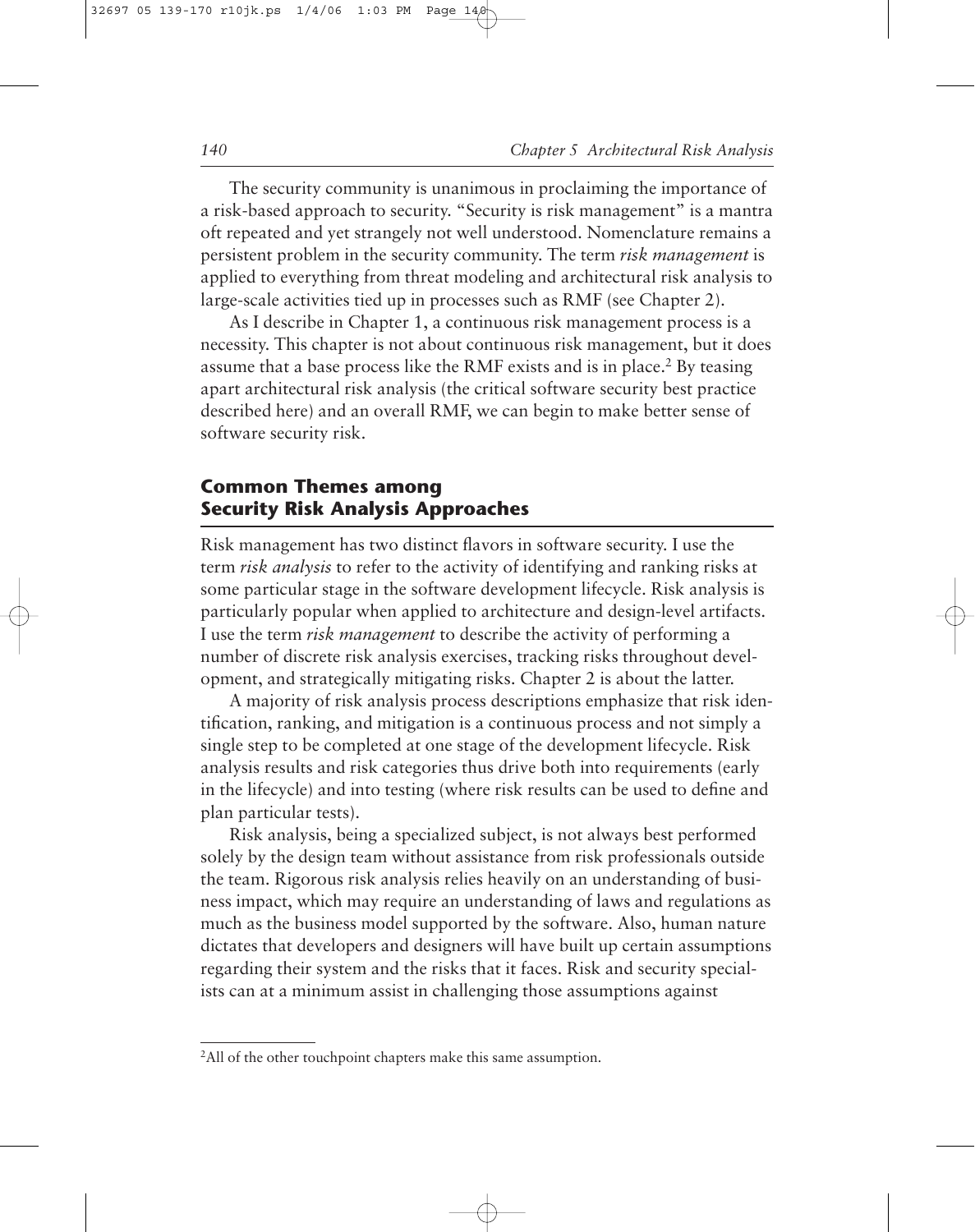#### *Common Themes among Security Risk Analysis Approaches 141*

generally accepted best practices and are in a better position to "assume nothing." (For more on this, see Chapter 9.)

A prototypical risk analysis approach involves several major activities that often include a number of basic substeps.

## ➤ **Learn as much as possible about the target of analysis.**

- Read and understand the specifications, architecture documents, and other design materials.
- Discuss and brainstorm about the target with a group.
- Determine system boundary and data sensitivity/criticality.
- Play with the software (if it exists in executable form).
- Study the code and other software artifacts (including the use of code analysis tools).
- Identify threats and agree on relevant sources of attack (e.g., will insiders be considered?).
- ➤ **Discuss security issues surrounding the software.**
	- Argue about how the product works and determine areas of disagreement or ambiguity.
	- Identify possible vulnerabilities, sometimes making use of tools or lists of common vulnerabilities.
	- Map out exploits and begin to discuss possible fixes.
	- Gain understanding of current and planned security controls.3
- ➤ **Determine probability of compromise.**
	- Map out attack scenarios for exploits of vulnerabilities.
	- Balance controls against threat capacity to determine likelihood.
- ➤ **Perform impact analysis.**
	- Determine impacts on assets and business goals.
	- Consider impacts on the security posture.
- ➤ **Rank risks.**
- ➤ **Develop a mitigation strategy.**
	- Recommend countermeasures to mitigate risks.
- ➤ **Report findings.**
	- Carefully describe the major and minor risks, with attention to impacts.
	- Provide basic information regarding where to spend limited mitigation resources.

<sup>3</sup>Note that security controls can engender and introduce new security risks themselves (through bugs and flaws) even as they mitigate others.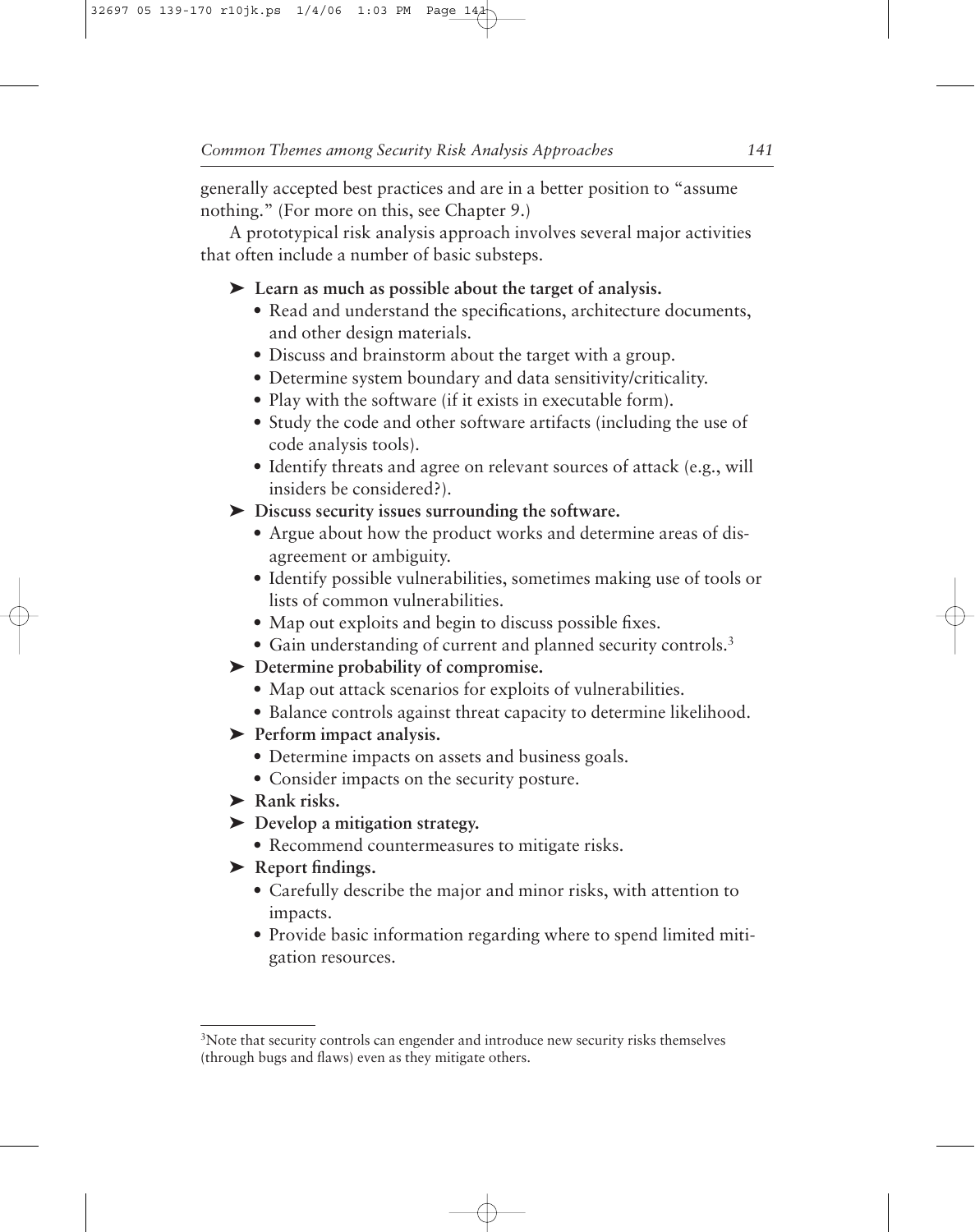A number of diverse approaches to risk analysis for security have been devised and practiced over the years. Though many of these approaches were expressly invented for use in the network security space, they still offer valuable risk analysis lessons. The box Risk Analysis in Practice lists a number of historical risk analysis approaches that are worth considering.

My approach to architectural risk analysis fits nicely with the RMF described in Chapter 2. For purposes of completeness, a reintroduction to the RMF is included in the box Risk Analysis Fits in the RMF.

# **Risk Analysis in Practice**

A number of methods calculate a nominal value for an information asset and attempt to determine risk as a function of loss and event probability. Others rely on checklists of threats and vulnerabilities to determine a basic risk measurement.

Examples of risk analysis methodologies for software fall into two basic categories: commercial and standards-based.

#### **Commercial**

- STRIDE from Microsoft <http://msdn.microsoft.com/library/default.asp?url=/ library/en-us/vbcon/html/vbconOverviewOfWebApplicationSecurityThreats.asp> (also see [Howard and LeBlanc 2003])
- Security Risk Management Guide, also from Microsoft <http://www.microsoft.com/ technet/security/topics/policiesandprocedures/secrisk/default.mspx>
- ACSM/SAR (Adaptive Countermeasure Selection Mechanism/Security Adequacy Review) from Sun (see [Graff and van Wyk 2003] for public discussion)
- Cigital's architectural risk analysis process (described later in this chapter), which is designed to fit into the RMF (see Chapter 2)

#### **Standards-Based**

- ASSET (Automated Security Self-Evaluation Tool) from the National Institute on Standards and Technology (NIST) <http://csrc.nist.gov/asset/>
- OCTAVE (Operationally Critical Threat, Asset, and Vulnerability Evaluation) from SEI <http://www.sei.cmu.edu/publications/documents/99.reports/99tr017/ 99tr017abstract.html>
- COBIT (Control Objectives for Information and Related Technology) from Information Systems Audit and Control Association (ISACA) <http://www.isaca.org/ Template.cfm?Section=COBIT\_Online&Template=/ContentManagement/ ContentDisplay.cfm&ContentID=15633>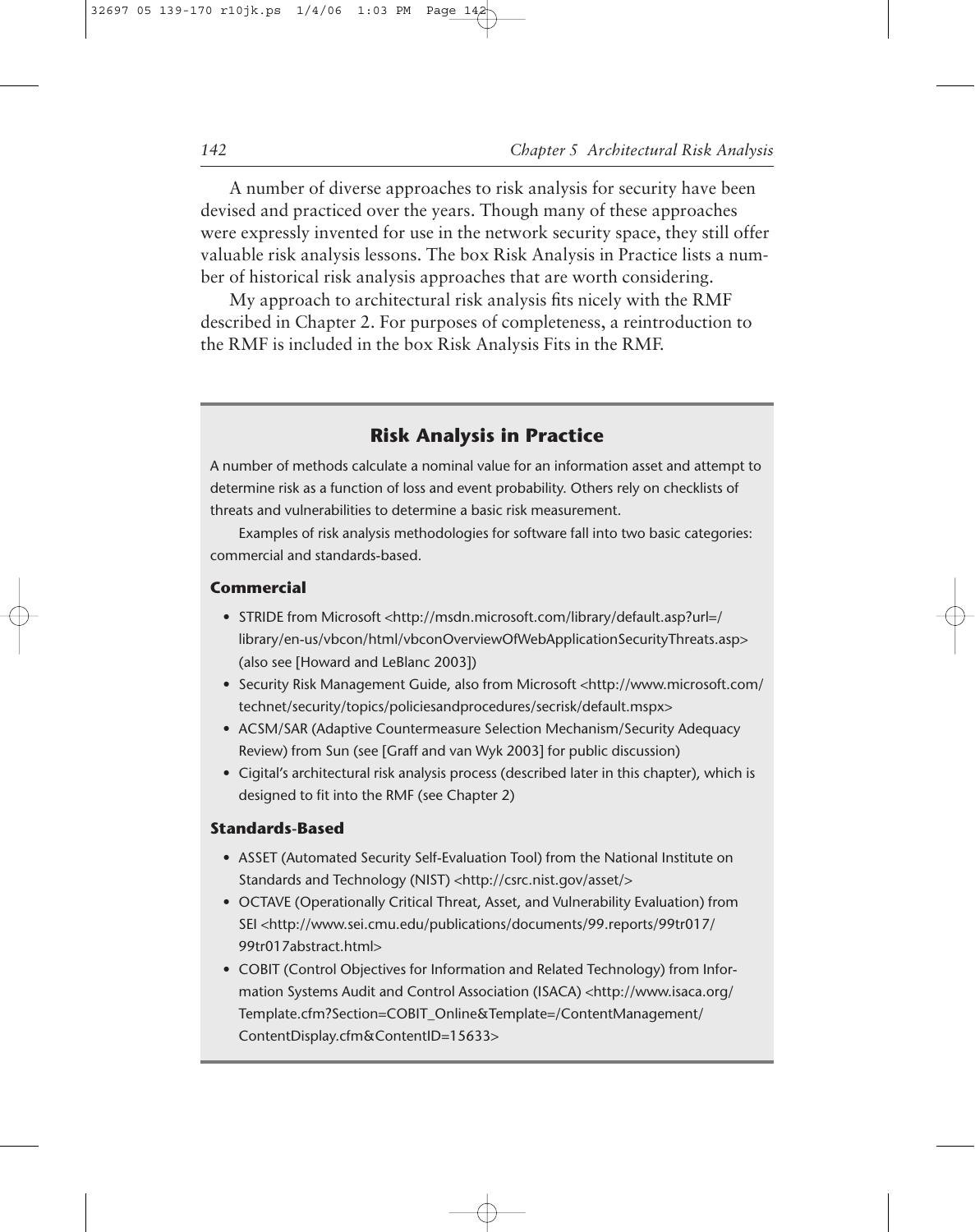*Common Themes among Security Risk Analysis Approaches 143*

# **Risk Analysis Fits in the RMF**

Architectural risk analysis fits within a continuous risk management framework (RMF) just as the other touchpoint best practices do. The continuous risk management process we use at Cigital loops constantly and at many levels of description through several stages (Figure 5–1). A simplified version of the RMF shown here is described in gory detail in Chapter 2. In this approach, business goals determine risks, risks drive methods, methods yield measurement, measurement drives decision support, and decision support drives fix/rework and application quality.

During the process of architectural risk analysis, we follow basic steps very similar to those making up the RMF.



**Figure 5–1** Cigital's risk management framework typifies the fractal and continuous nature of risk analysis processes. Many aspects of frameworks like these can be automated—for example, risk storage, business risk to technical risk mapping, and display of status over time.

The RMF shown in Figure 5–1 has a clear loop, called the *validation loop*. This loop is meant to graphically represent the idea that risk management is a continuous process. That is, identifying risks only once in a project is insufficient. The idea of "crossing off a particular stage" once it has been executed and never doing those activities

*Continued*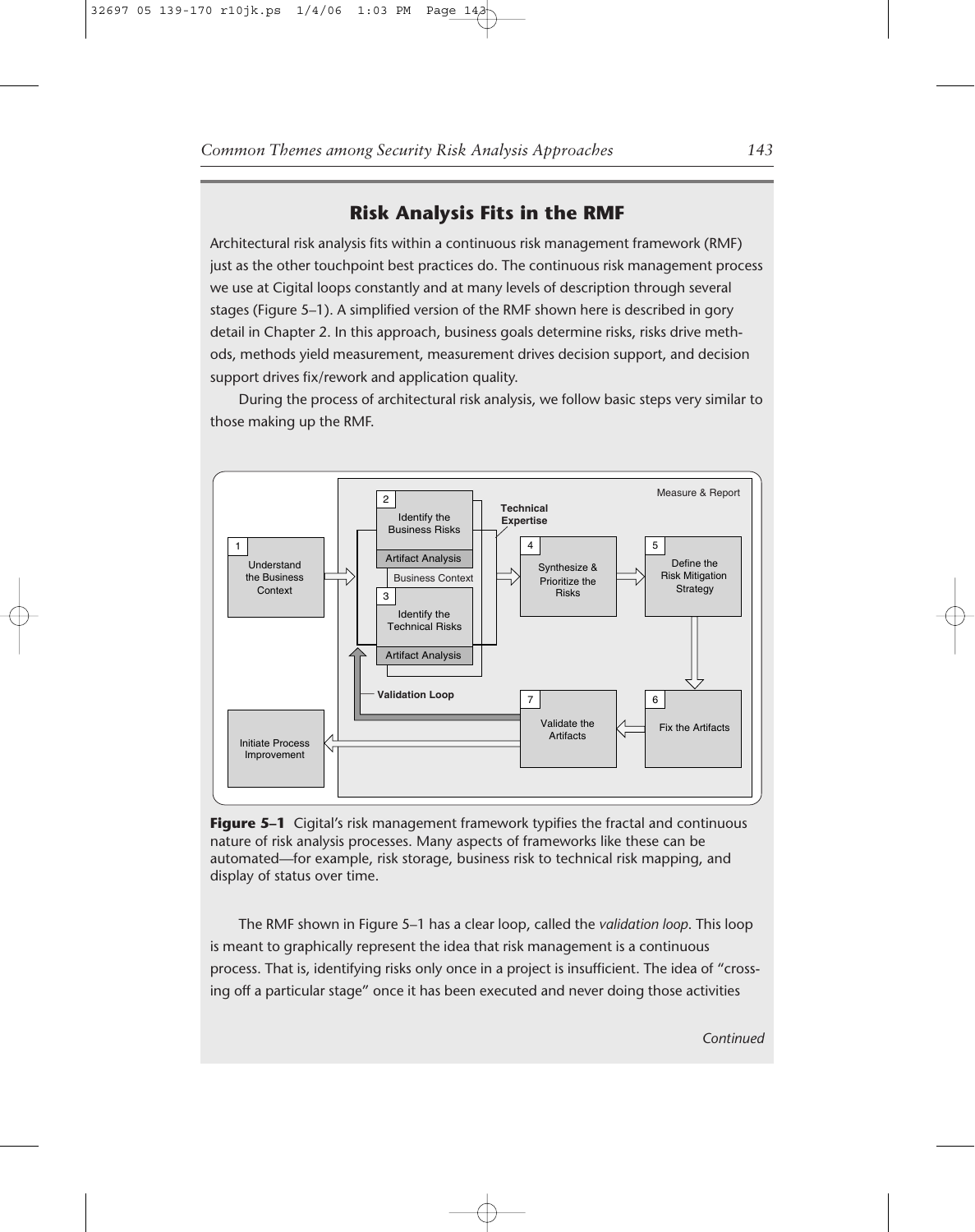again is incorrect. Though the seven stages are shown in a particular serial order in Figure 5–1, they may need to be applied over and over again throughout a software development effort, and their particular ordering may be interleaved in many different ways.

Risk management is in some sense fractal. In other words, the entire continuous, ongoing process can be applied at several different levels. The primary level is the project level. Each stage of the validation loop clearly must have some representation during a complete development effort in order for risk management to be effective. Another level is the software lifecycle artifact level. The validation loop will most likely have a representation given requirements, design, architecture, test plans, and so on. The validation loop will have a representation during both requirements analysis and use case analysis, for example. Fortunately, a generic description of the validation loop as a serial looping process is sufficient to capture critical aspects at all of these levels at once. (See Chapter 2.)

# **Traditional Risk Analysis Terminology**

An in-depth analysis of all existing risk analysis approaches is beyond the scope of this book; instead, I summarize basic approaches, common features, strengths, weaknesses, and relative advantages and disadvantages.

As a corpus, "traditional" methodologies are varied and view risk from different perspectives. Examples of basic approaches include the following:

- Financial loss methodologies that seek to provide a loss figure to be balanced against the cost of implementing various controls
- Mathematically derived "risk ratings" that equate risk to arbitrary ratings for threat, probability, and impact
- Qualitative assessment techniques that base risk assessment on anecdotal or knowledge-driven factors

Each basic approach has its merits, but even when approaches differ in the details, almost all of them share some common concepts that are valuable and should be considered in *any* risk analysis. These commonalities can be captured in a set of basic definitions.

- **Asset**: The object of protection efforts. This may be variously defined as a system component, data, or even a complete system.
- **Risk**: The probability that an asset will suffer an event of a given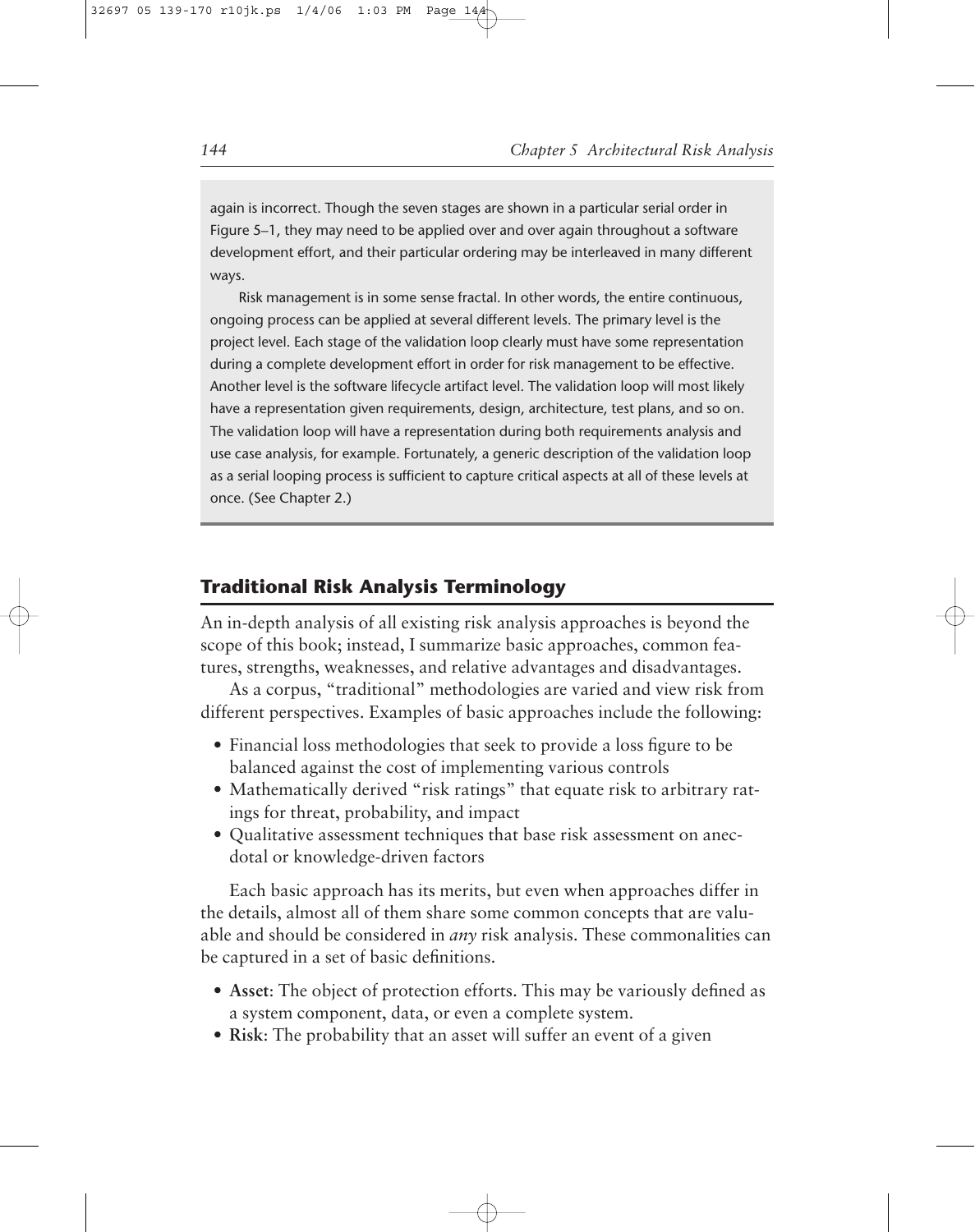#### *Traditional Risk Analysis Terminology 145*

negative impact. Various factors determine this calculation: the ease of executing an attack, the motivation and resources of an attacker, the existence of vulnerabilities in a system, and the cost or impact in a particular business context. Risk = probability  $\times$  impact.

- **Threat**: The actor or agent who is the source of danger. Within information security, this is invariably the danger posed by a malicious agent (e.g., fraudster, attacker, malicious hacker) for a variety of motivations (e.g., financial gain, prestige). Threats carry out attacks on the security of the system (e.g., SQL injection, TCP/IP SYN attacks, buffer overflows, denial of service). Unfortunately, Microsoft has been misusing the term *threat* as a substitute for *risk*. This has led to some confusion in the commercial security space. (See the next box, On Threat Modeling versus Risk Analysis: Microsoft Redefines Terms.)
- **Vulnerability**: For a threat to be effective, it must act against a vulnerability in the system. In general, a vulnerability is a defect or weakness in system security procedures, design, implementation, or internal controls that can be exercised and result in a security breach or a violation of security policy. A vulnerability may exist in one or more of the components making up a system. (Note that the components in question are not necessarily involved with security functionality.) Vulnerability data for a given software system are most often compiled from a combination of OS-level and application-level vulnerability test results (often automated by a "scanner," such as Nessus, Nikto, or Sanctum's Appscan), code reviews, and higher-level architectural reviews. In software, vulnerabilities stem from defects and come in two basic flavors: *flaws* are design-level problems leading to security risk, and *bugs* are implementation-level problems leading to security risk. Automated source code analysis tools tend to focus on bugs. Human expertise is required to uncover flaws.
- **Countermeasures or safeguards**: The management, operational, and technical controls prescribed for an information system which, taken together, adequately protect the confidentiality, integrity, and availability of the system and its information. For every risk, controls may be put in place that either prevent or (at a minimum) detect the risk when it triggers.
- **Impact**: The impact on the organization using the software, were the risk to be realized. This can be monetary or tied to reputation, or may result from the breach of a law, regulation, or contract. Without a quantification of impact, technical vulnerability is hard to deal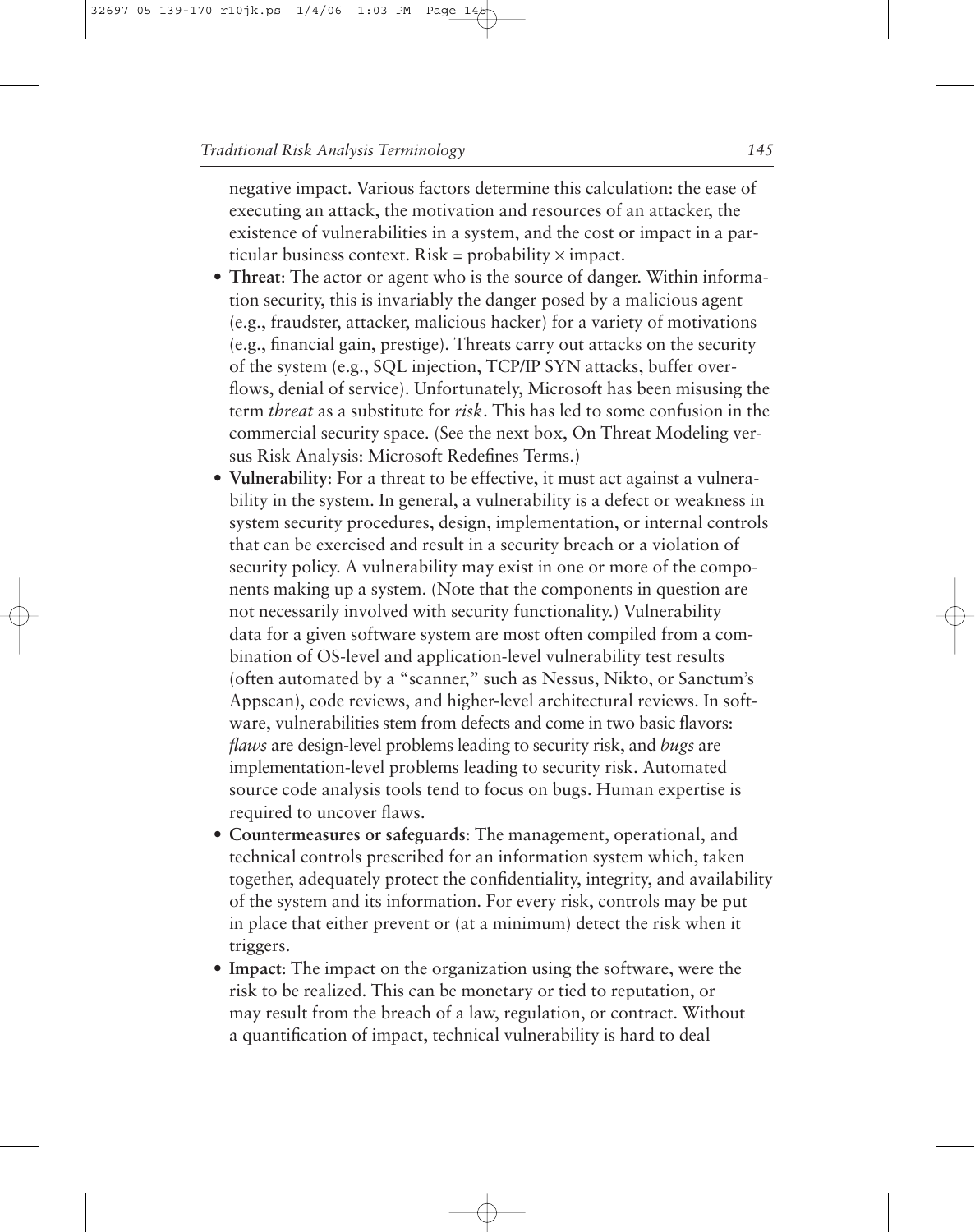with—especially when it comes to mitigation activities. (See the discussion of the "techno-gibberish problem" in Chapter 2.)

• **Probability**: The likelihood that a given event will be triggered. This quantity is often expressed as a percentile, though in most cases calculation of probability is extremely rough. I like to use three simple buckets: high (H), medium (M), and low (L). Geeks have an unnatural propensity to use numbers even when they're not all that useful. Watch out for that when it comes to probability and risk. Some organizations have five, seven, or even ten risk categories (instead of three). Others use exact thresholds (70%) and pretend-precision numbers, such as 68.5%, and end up arguing about decimals. Simple categories and buckets seem to work best, and they emerge from the soup of risks almost automatically anyway.

Using these basic definitions, risk analysis approaches diverge on how to arrive at particular values for these attributes. A number of methods calculate a nominal value for an information asset and attempt to determine risk as a function of loss and event probability. Some methods use checklists of risk categories, threats, and attacks to ascertain risk.

# **On Threat Modeling versus Risk Analysis: Microsoft Redefines Terms**

The good news is that Microsoft appears to be taking software security very seriously. The company has its own set of experts (the superstar being Michael Howard) and has even invented its own processes (paramount among these being the STRIDE model). The bad news is that the company also has its own vocabulary, which differs in important ways from standard usage in the security literature.

The biggest problem lies in misuse of the term *threat*. Microsoft describes as *threat modeling* what most others call *risk analysis*. For example, in the book *Threat Modeling,* Swiderski and Snyder explain that:

*During threat modeling, the application is dissected into its functional components. The development team analyzes the components at every entry point and traces* data flow through all functionality to identify security weaknesses. [Swiderski and Snyder 2004, p. 16]

Clearly they are describing risk analysis. The term *threat modeling* should really refer to the activity of describing and cataloging threats—those actors or agents who want to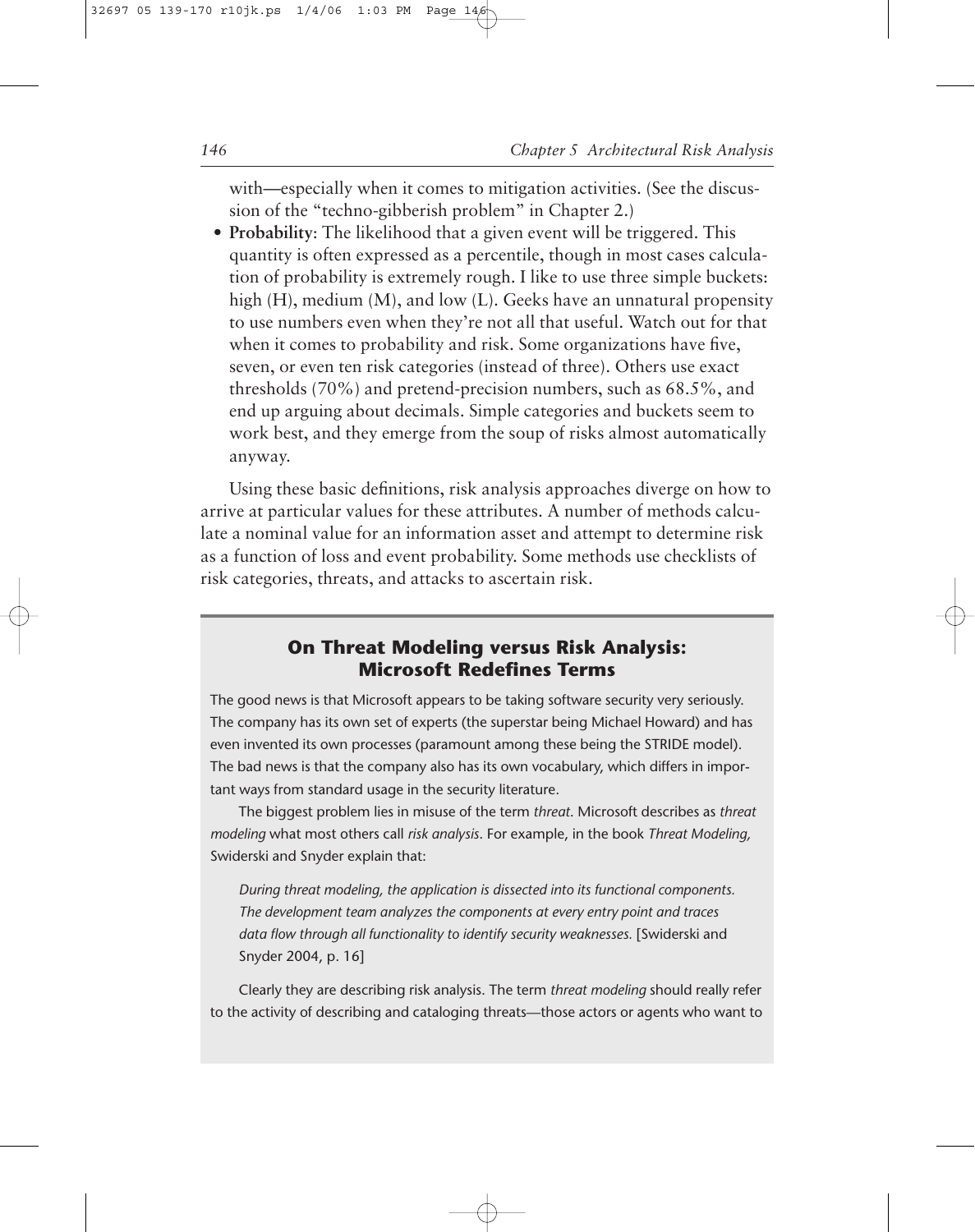#### *Knowledge Requirement 147*

attack your system. Having an old-style threat model like this is a critical step in thinking about security risk. After all, all the security vulnerabilities and software defects in the world would not matter if nobody were hell-bent on exploiting them.

### **The Microsoft Approach**

Big problems with vocabulary aside, the basic process described in the book *Threat Modeling* is sound and well worth considering. Based on the STRIDE model introduced by Howard and LeBlanc (also from Microsoft), the Microsoft risk analysis process relies a bit too heavily on the notion of cycling through a list of attacks [Howard and LeBlanc 2003]. For example, STRIDE is an acronym for Spoofing, Tampering, Repudiation, Information disclosure, Denial of service, and Elevation of privilege. These are categories of attacks, and like attack patterns, they make useful lists of things to consider when identifying risks. Of course, any list of attacks will be incomplete and is very much unlikely to cover new creative attacks.\* In any case, applying the STRIDE model in practice is an exercise in "sliding" known attacks over an existing design and seeing what matches. This is an excellent thing to do.

Risk analysis is the act of creating security-relevant design specifications and later testing that design. This makes it an integral part of building any secure system. The *Threat Modeling* book describes how to build a model of the system using both data flow diagrams and use cases. Then it goes on to describe a simple process for creating attack hypotheses using both lists of vulnerabilities and lists of system assets as starting points. This process results in attack trees similar in nature to the attack trees described in *Building Secure Software* [Viega and McGraw 2001].

Go ahead and make use of Microsoft's process, but please don't call it threat modeling.

# **Knowledge Requirement**

Architectural risk analysis is knowledge intensive. For example, Microsoft's STRIDE model involves the understanding and application of several risk categories during analysis<sup>4</sup> [Howard and LeBlanc 2003]. Similarly, my risk

<sup>\*</sup>You can think of these checklists of attacks as analogous to virus patterns in a virus checker. Virus checkers are darn good at catching known viruses and stopping them cold. But when a new virus comes out and is not in the "definition list," watch out!

<sup>4</sup>In STRIDE, these are referred to as "threat categories"; however, that term would more correctly be used to refer to groups of attackers, not to groups of risks.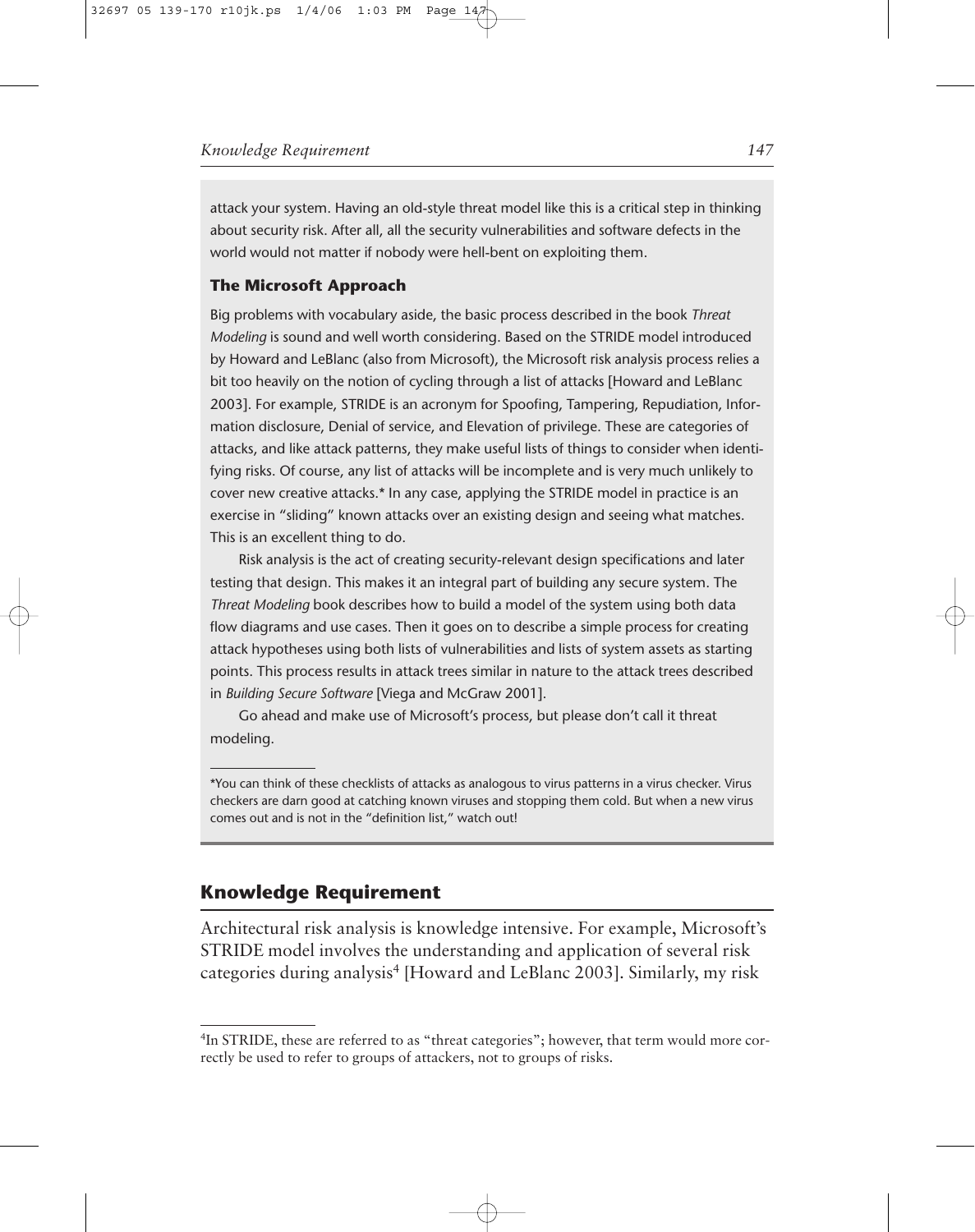analysis approach involves three basic steps (described more fully later in the chapter):

- 1. Attack resistance analysis
- 2. Ambiguity analysis
- 3. Weakness analysis

Knowledge is most useful in each of these steps: the use of attack patterns [Hoglund and McGraw 2004] and exploit graphs for understanding *attack resistance analysis,* knowledge of design principles for use in *ambiguity analysis* [Viega and McGraw 2001], and knowledge regarding security issues in commonly used frameworks (.NET and J2EE being two examples) and other third-party components to perform *weakness analysis*. These three subprocesses of my approach to risk analysis are discussed in detail in this chapter.

For more on the kinds of knowledge useful to all aspects of software security, including architectural risk analysis, see Chapter 11.

# **The Necessity of a Forest-Level View**

A central activity in design-level risk analysis involves building up a consistent view of the target system at a reasonably high level. The idea is to see the forest and not get lost in the trees. The most appropriate level for this description is the typical whiteboard view of boxes and arrows describing the interaction of various critical components in a design. For one example, see the following box, .NET Security Model Overview.

Commonly, not enough of the many people often involved in a software project can answer the basic question, "What does the software do?" All too often, software people play happily in the weeds, hacking away at various and sundry functions while ignoring the big picture. Maybe, if you're lucky, one person knows how all the moving parts work; or maybe nobody knows. A one-page overview, or "forest-level" view, makes it much easier for everyone involved in the project to understand what's going on.

The actual form that this high-level description takes is unimportant. What is important is that an analyst can comprehend the big picture and use it as a jumping-off place for analysis. Some organizations like to use UML (the Unified Modeling Language) to describe their systems.<sup>5</sup> I believe UML

<sup>5</sup>For more on UML, see <http://www.uml.org/>.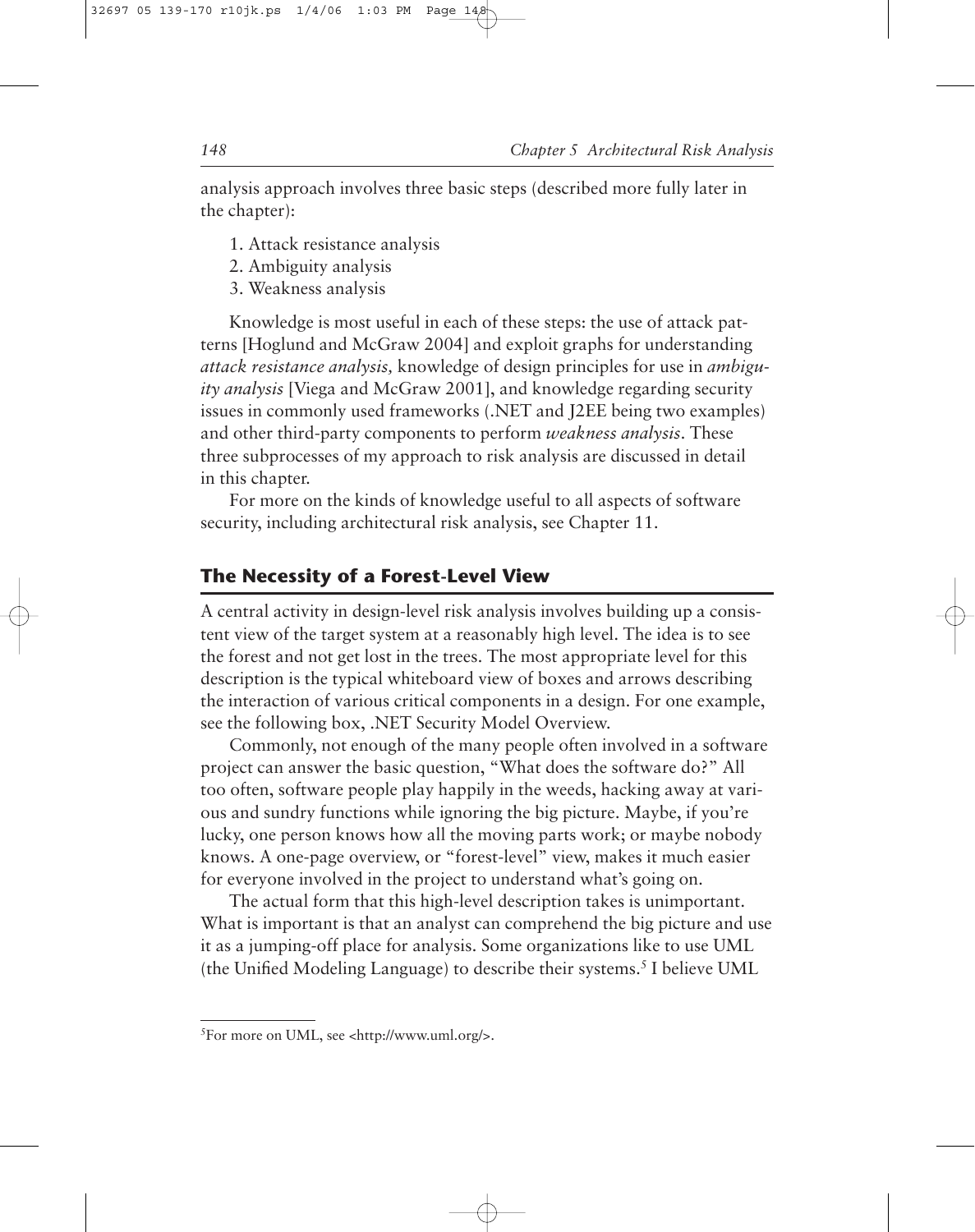## *The Necessity of a Forest-Level View 149*

is not very useful, mostly because I have seen it too often abused by the high priests of software obfuscation to hide their lack of clue. But UML may be useful for some. Other organizations might like a boxes-and-arrows picture of the sort described here. Formalists might insist on a formal model that can be passed into a theorem prover in a mathematical language like Z. Still others might resort to complex message-passing descriptions—a kind of model that is particularly useful in describing complex cryptosystems. In the end, the particular approach taken must result in a comprehensible highlevel overview of the system that is as concise as possible.

The nature of software systems leads many developers and analysts to assume (incorrectly) that code-level description of software is sufficient for spotting design problems. Though this may occasionally be true, it does not generally hold. eXtreme Programming's claim that "the code is the design" represents one radical end of this approach. Because the XP guys all started out as Smalltalk programmers they may be a bit confused about whether the code is the design. A quick look at the results of the obfuscated C contest <http://www.ioccc.org> should disavow them of this belief.6

Without a whiteboard level of description, an architectural risk analysis is likely to overlook important risks related to flaws. Build a forest-level overview as the first thing you do in any architectural risk analysis.

## **.NET Security Model Overview**

Figure 5–2 shows a one-page high-level architectural view of the .NET security model prepared while performing a .NET risk analysis. Before this diagram was created, the only high-level description of the .NET security architecture was a book-length description of its (way too many) parts. Putting all the parts together in one picture is an essential aspect of risk analysis.

All risk analyses should begin by understanding and, if necessary, describing and documenting a high-level overview of the system to be analyzed. Sometimes the act of building this picture is a monumental undertaking. Sometimes a one-page overview already exists. In any case, making one is a great idea.

*Continued*

<sup>6</sup>Incidentally, any language whose aficionados purposefully revel in its ability to be incomprehensible (even to the initiated) has serious issues. Perhaps experienced developers should require a license to use C. Newbies would not be permitted until properly licensed.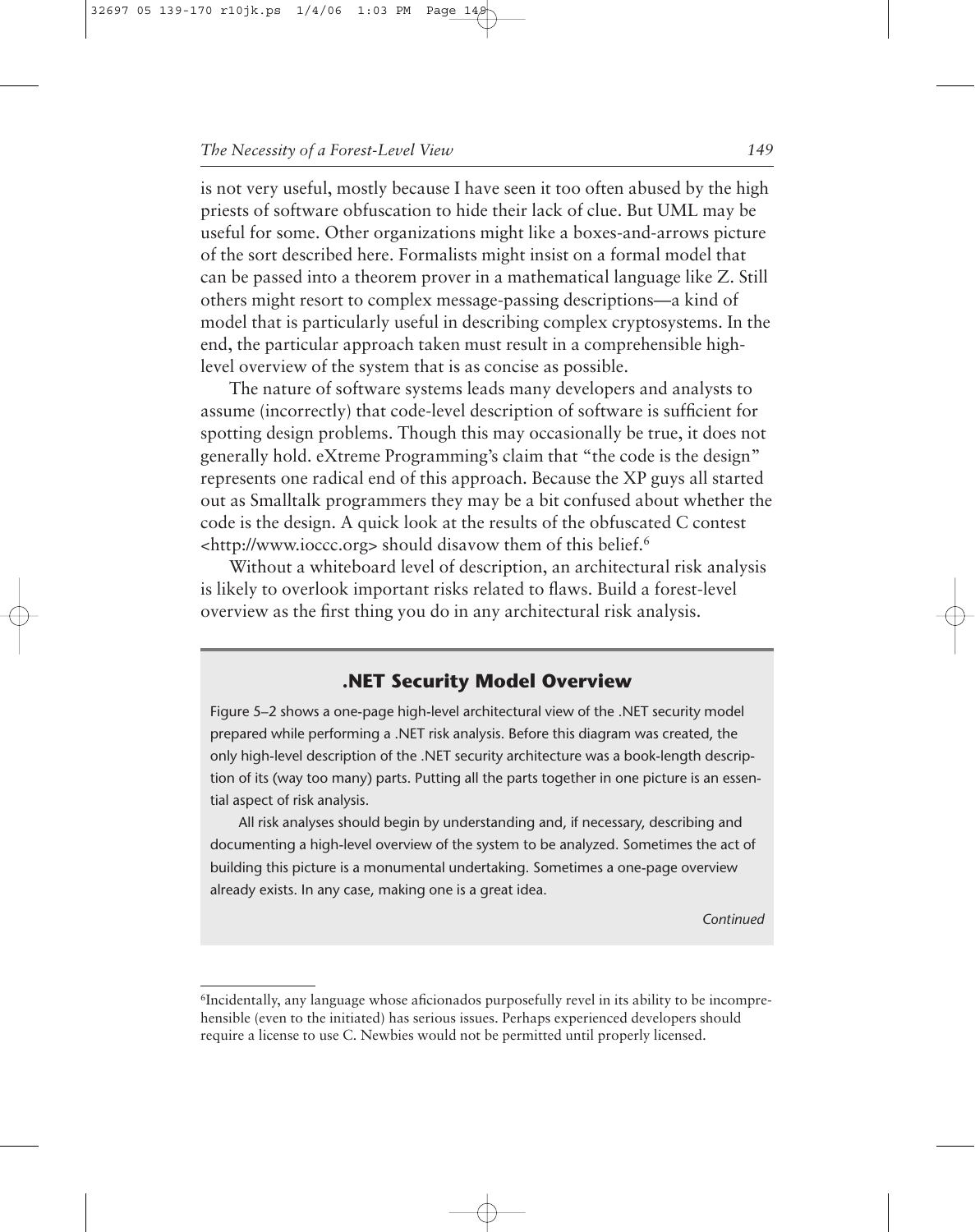

**Figure 5–2** A one-page overview of Microsoft's .NET security model. An architectural picture like this, though not in any sense detailed enough to perform a complete analysis, is extremely useful for thinking about components, modules, and possible attacks. Every one-page overview should list all components and show what is connected to what.

*150 Chapter 5 Architectural Risk Analysis*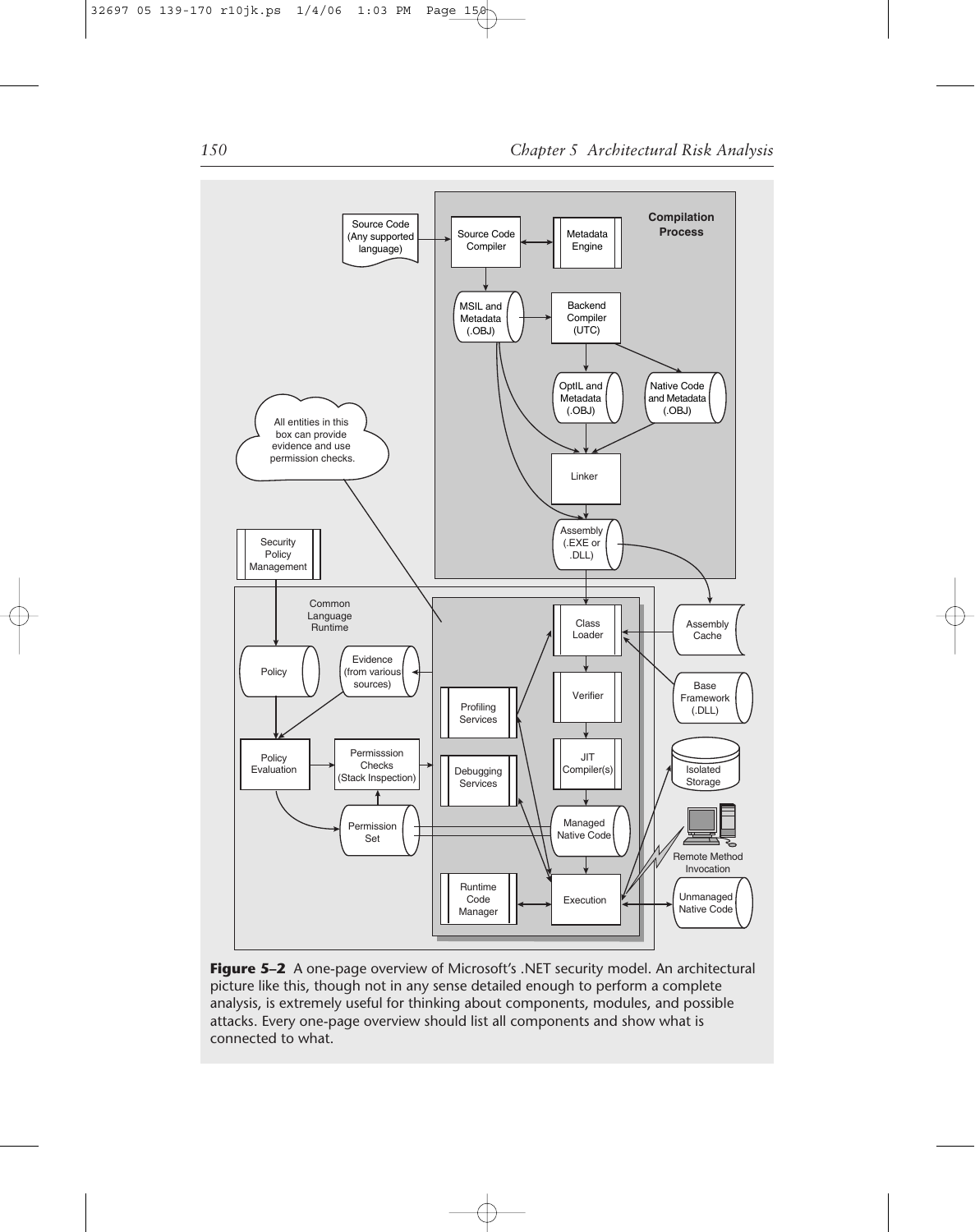#### *The Necessity of a Forest-Level View 151*

By referencing the picture in Figure 5–2, an analyst can hypothesize about possible attacks. This can be driven by a list of known attacks such as the attack patterns described in Chapter 8 (and fleshed out in vivid detail in *Exploiting Software* [Hoglund and McGraw 2004]), or it can be driven by deep technical understanding of the moving parts.

As an example of the latter approach, consider the flow of information in Figure 5–2. In this picture the *Verifier* feeds the just in time (*JIT) compiler*. As noted in *Java Security,* the Verifier exists to ensure that the bytecode (in this case, CLR code) coheres to various critical type-safety constraints [McGraw and Felten 1996]. Type safety is about objects having certain properties that can be guaranteed. If type-safety rules are not followed or the Virtual Machine becomes confused about type safety, very bad things happen.

Anyway, the Verifier does its thing and passes information on to the JIT compiler.

A JIT compiler transforms intermediate CLR code (or Java bytecode) into native code (usually x86 code) "just in time." This is done for reasons of speed. For the security model to retain its potency, the JIT compiler must carry out only transformations that preserve type safety. By thinking through scenarios in which the JIT compiler breaks type safety, we can anticipate attacks and identify future risks. Interestingly, several relevant security issues based on this line of reasoning about attacks and type safety led to the discovery of serious security problems in Java. (For a complete description of the Java attacks, see <http://www.securingjava.com>, where you can find a complete, free, online edition of my book *Securing Java* [McGraw and Felten 1999].)

Unless we built up a sufficient high-level understanding of the .NET security model (probably through the process of creating our one-page picture), we would not likely come across possible attacks like the one described here.

One funny story about forest-level views is worth mentioning. I was once asked to do a security review of an online day-trading application that was extremely complex. The system involved live online attachments to the ATM network and to the stock exchange. Security was pretty important. We had trouble estimating the amount of work to be involved since there was no design specification to go on.7 We flew down to Texas and got started anyway. Turns out that only one person in the entire hundred-person company knew how the system actually worked and what all the moving parts

<sup>7</sup>The dirty little trick of software development is that without a design spec your system can't be wrong, it can only be surprising! Don't let the lack of a spec go by without raising a ruckus. Get a spec.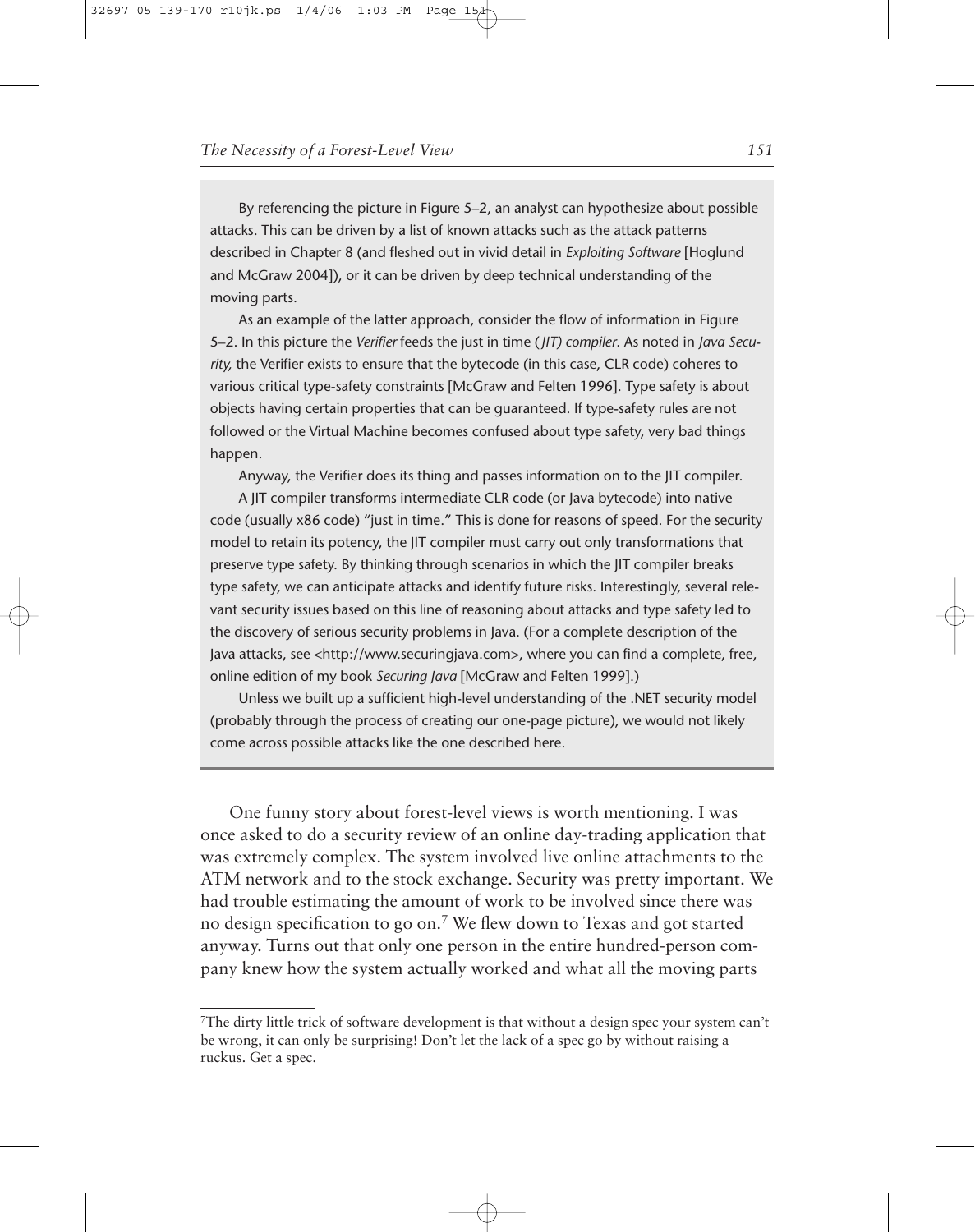were. The biggest risk was obvious! If that one person were hit by a bus, the entire enterprise would grind to a spectacular halt. We spent most of the first week of the work interviewing the architect and creating both a forest-level view and more detailed documentation.

# **A Traditional Example of a Risk Calculation**

One classic method of risk analysis expresses risk as a financial loss, or Annualized Loss Expectancy (ALE), based on the following equation:

$$
ALE = SLE \times ARO
$$

*where SLE is the Single Loss Expectancy and ARO is the Annualized Rate of Occurrence (or predicted frequency of a loss event happening).*

Consider an Internet-based equities trading application possessing a vulnerability that may result in unauthorized access, with the implication that unauthorized stock trades can be made. Assume that a risk analysis determines that middle- and back-office procedures will catch and negate any malicious transaction such that the loss associated with the event is simply the cost of backing out the trade. We'll assign a cost of \$150 for any such event. This yields an SLE = \$150. With even an ARO of 100 such events per year, the cost to the company (or ALE) will be \$15,000.

The resulting dollar figure provides no more than a rough yardstick, albeit a useful one, for determining whether to invest in fixing the vulnerability. Of course, in the case of our fictional equities trading company, a \$15,000 annual loss might not be worth getting out of bed for (typically, a proprietary trading company's intraday market risk would dwarf such an annual loss figure).8

Other methods take a more qualitative route. In the case of a Web server providing a company's face to the world, a Web site defacement might be difficult to quantify as a financial loss (although some studies indicate a link simply between security events and negative stock price movements [Cavusoglu, Mishra, and Raghunathan 2002]). In cases where intangible assets are involved (e.g., reputation), qualitative risk assessment may be a more appropriate way to capture loss.

<sup>8</sup>There are other quantitative methods that don't use ALE. For example, some organizations use hard numbers such as the actual cost of developing and operating the system, dollar value to paying customers, and so on.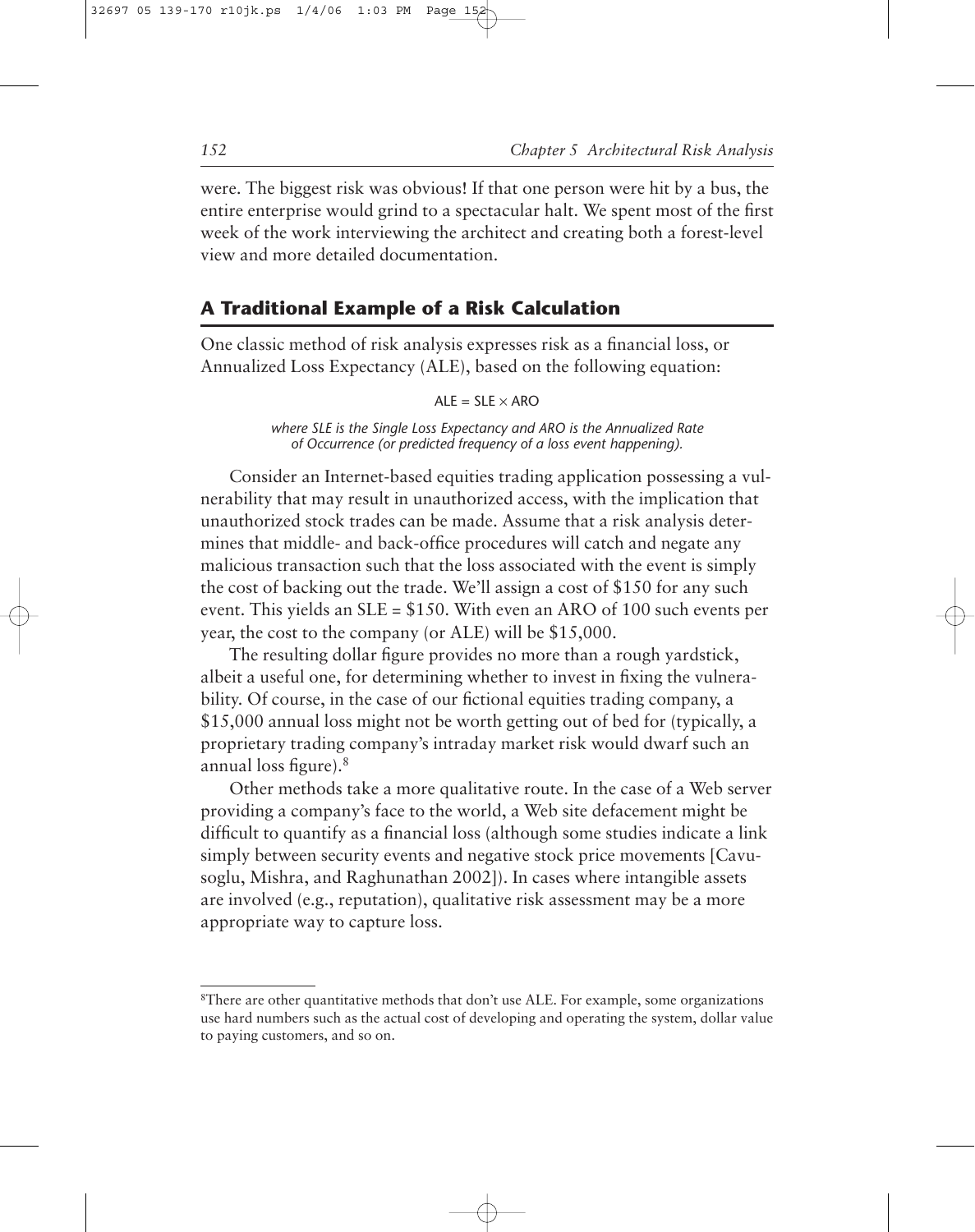#### *Limitations of Traditional Approaches 153*

Regardless of the technique used, most practitioners advocate a returnon-investment study to determine whether a given countermeasure is a costeffective method for achieving the desired security goal. For example, adding applied cryptography to an application server, using native APIs (e.g., MS-CAPI) without the aid of dedicated hardware acceleration, may be cheap in the short term; but if this results in a significant loss in transaction volume throughput, a better ROI may be achieved by investing up front in crypto acceleration hardware. (Make sure to be realistic about just what ROI means if you choose to use the term. See the box The Truth about ROI.)

Interested organizations are advised to adopt the risk calculation methodology that best reflects their needs. The techniques described in this chapter provide a starting point.

## **The Truth about ROI**

ROI sounds great in glossy marketing handouts. But what exactly does ROI mean for security? Other than confirming that getting started with security early in the lifecycle is of critical importance and will save you money, studies of return on security investment (ROSI) have not amounted to much.

Fact is, security is more like insurance than it is like some kind of investment. You can manage risk by identifying and mitigating security issues both technically and at the business level. But you will never hit a "big payoff" if your security holds. You'll only avoid serious negative consequences if it doesn't. We buy car insurance for just that reason: not because we can't wait for the big payoff when we have a crash but just in case we do.

# **Limitations of Traditional Approaches**

Traditional risk analysis output is difficult to apply directly to modern software design. For example, in the quantitative risk analysis equation described in the previous section, even assuming a high level of confidence in the ability to predict the dollar loss for a given event and having performed Monte Carlo distribution analysis of prior events to derive a statistically sound probability distribution for future events, there's still a large gap between the raw dollar figure of an ALE and a detailed software security mitigation definition.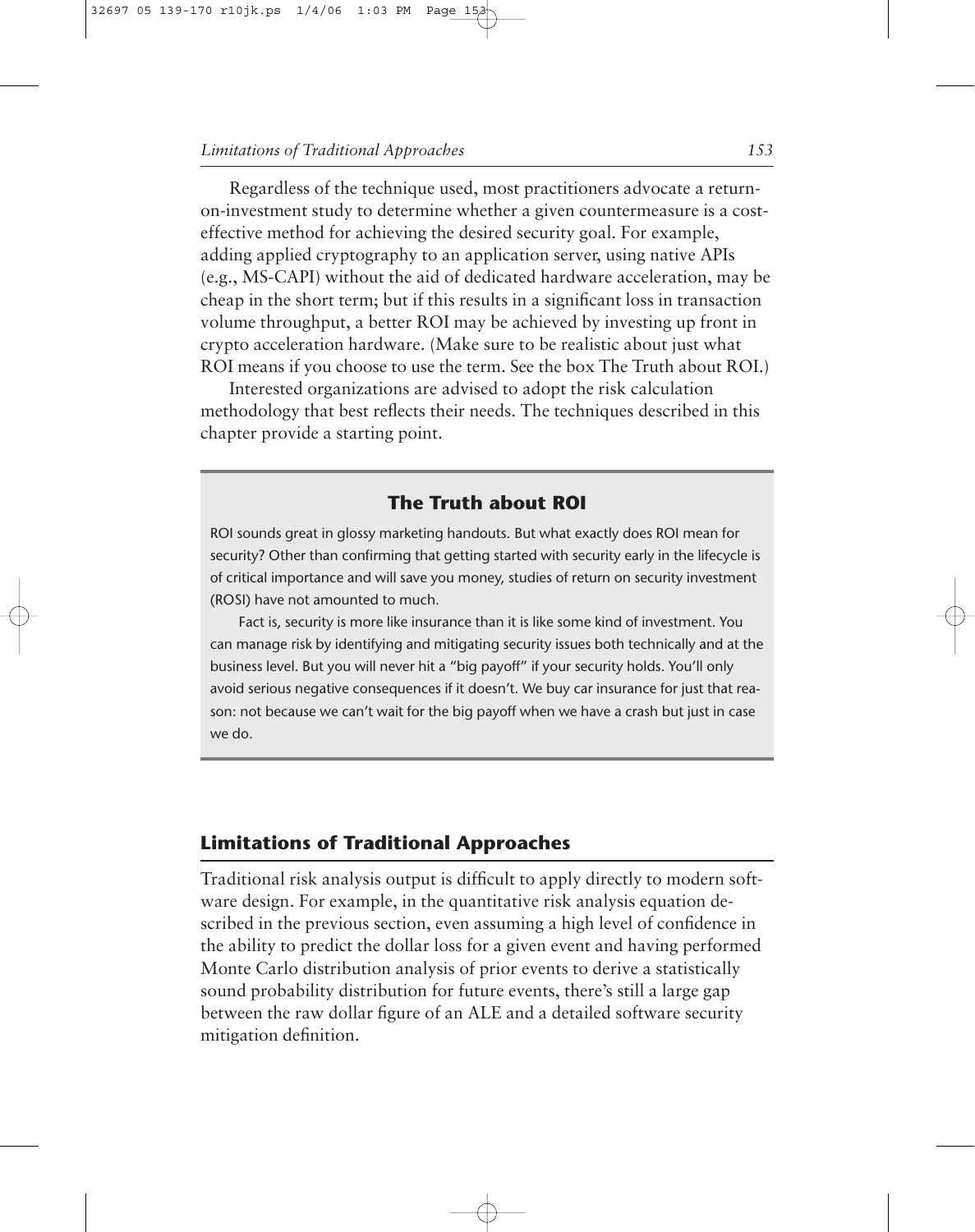Another, more worrying, concern is that traditional risk analysis techniques do not necessarily provide an easy guide (not to mention an exhaustive list) of all potential vulnerabilities and threats to be concerned about at a component/environment level. This is where a large knowledge base and lots of experience is invaluable. (See Chapter 11 for more on software security knowledge.)

The thorny knowledge problem arises in part because modern applications, including Web Services applications, are designed to span multiple boundaries of trust. Vulnerability of, and risk to, any given component varies with the platform that the component exists on (e.g., C# applications on Windows .NET Server versus J2EE applications on Tomcat/Apache/ Linux) and with the environment it exists in (secure production network versus client network versus Internet DMZ). However, few of the traditional approaches adequately address the contextual variability of risk given changes in the core environment. This becomes a fatal flaw when considering highly distributed applications, Service Oriented Architectures, or Web Services.

In modern frameworks, such as .NET and J2EE, security methods exist at almost every layer of the OSI model, yet too many applications today rely on a "reactive protection" infrastructure (e.g., firewalls, SSL) that provides protection below layer four only. This is too often summed up in the claim "We are secure because we use SSL and implement firewalls," leaving open all sorts of questions such as those engendered by port 80 attacks, SQL injection, class spoofing, and method overwriting (to name a handful).

One answer to this problem is to begin to look at software risk analysis on a component-by-component, tier-by-tier, environment-by-environment level and apply the principles of measuring threats, risks, vulnerabilities, and impacts at all of these levels.

# **Modern Risk Analysis**

Given the limitations of traditional approaches, a more holistic risk management methodology involves thinking about risk throughout the lifecycle (as described in Chapter 2). Starting the risk analysis process early is critical. In fact, risk analysis is even effective at the requirements level. Modern approaches emphasize the importance of an architectural view and of architectural risk analysis.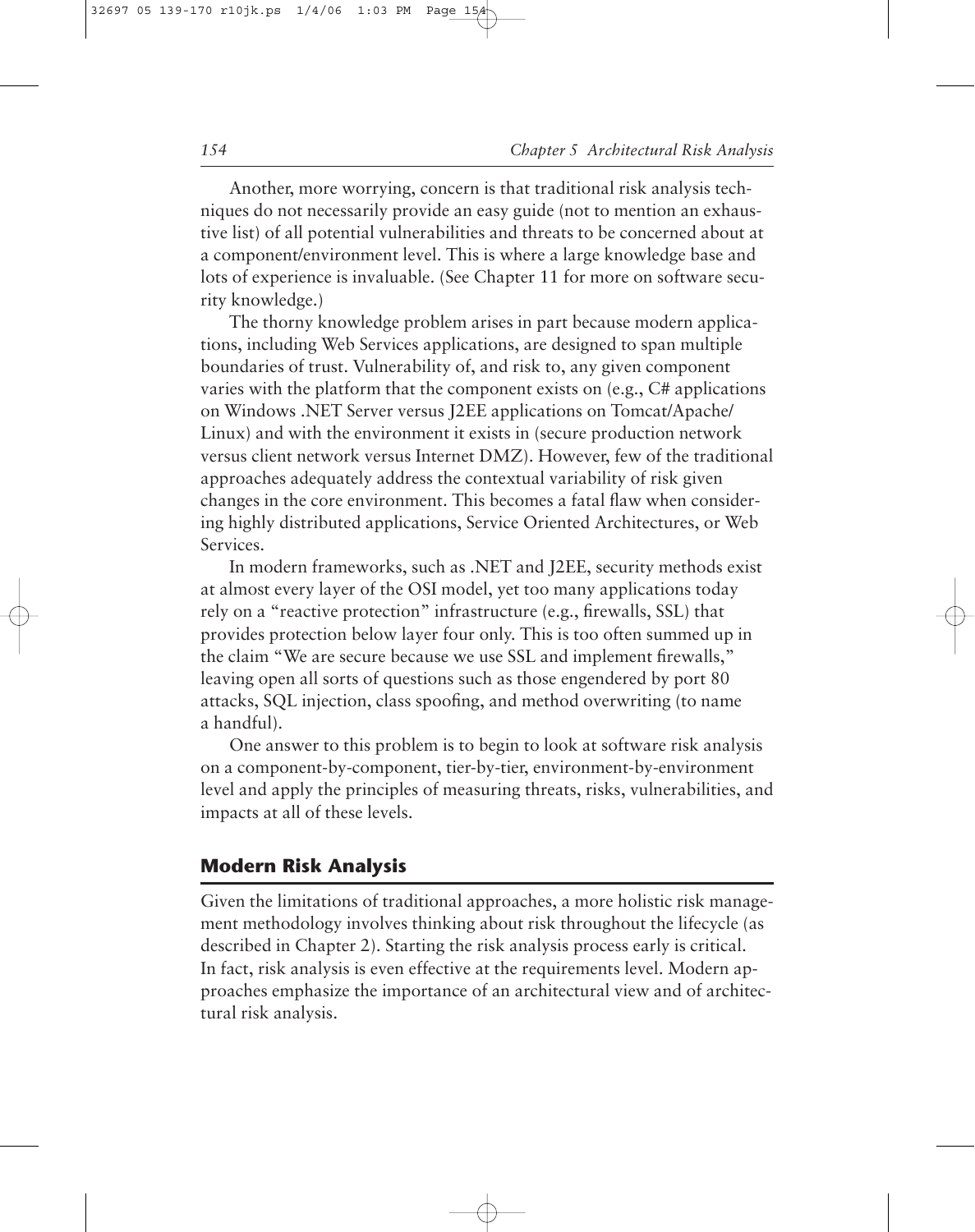*Modern Risk Analysis 155*

## **Security Requirements**

In the purest sense, risk analysis starts at the requirements stage because design requirements should take into account the risks that you are trying to counter. The box Back to Requirements briefly covers three approaches to interjecting a risk-based philosophy into the requirements phase. (Do note that the requirements systems based around UML tend to focus more attention on security *functionality* than they do on abuse cases, which I discuss at length in Chapter 8.)

Whatever risk analysis method is adopted, the requirements process should be driven by risk.

## **Back to Requirements**

**SecureUML**\* is a methodology for modeling access control policies and their integration into a model-driven software development process. SecureUML is based on Role-Based Access Control and models security requirements for well-behaved applications in predictable environments.

**UMLsec** [Jurjens 2001] is an extension of UML to include modeling of

security-related features, such as confidentiality and access control.

**Sindre and Opdahl** [2000] attempt to model abuse cases as a way of understanding how an application might respond to threats in a less controllable environment and to describe functions that the system should not allow.

\*See http://kisogawa.inf.ethz.ch/WebBIB/publications-softech/papers/2002/ 0\_secuml\_uml2002.pdf.

As stated earlier, a key variable in the risk equation is *impact*. The business impacts of any risks that we are trying to avoid can be many, but for the most part, they boil down into three broad categories:

- 1. Legal and/or regulatory risk: These may include federal or state laws and regulations (e.g., the Gramm-Leach-Bliley Act [GLBA], HIPPA, or the now-famous California Senate Bill 1386, also known as SB1386)
- 2. Financial or commercial considerations (e.g., protection of revenue, control over high-value intellectual property, preservation of brand and reputation)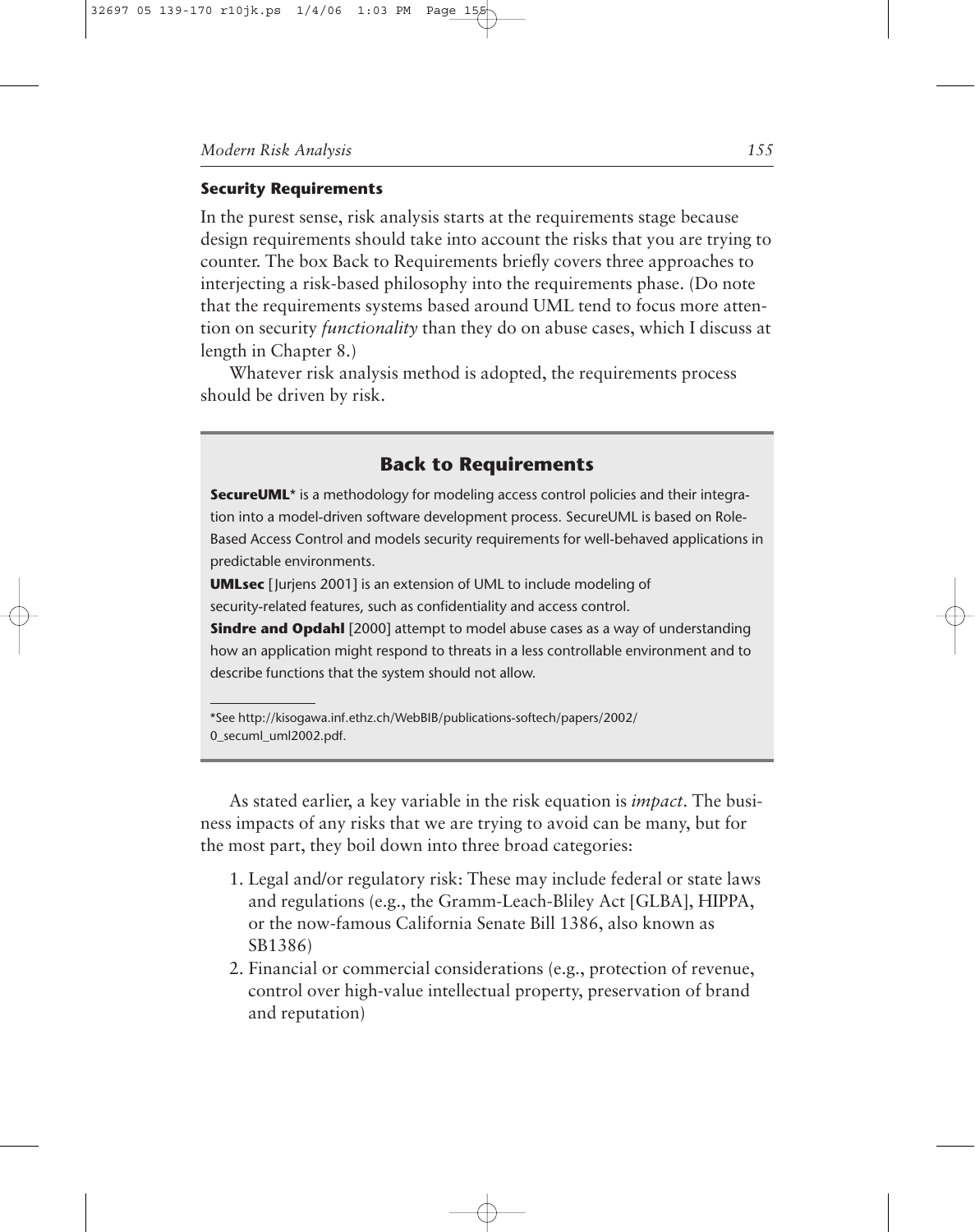3. Contractual considerations (e.g., service-level agreements, avoidance of liability)

Even at this early point in the lifecycle, the first risk-based decisions should be made. One approach might be to break down requirements into three simple categories: "must-haves," "important-to-haves," and "nicebut-unnecessary-to-haves."

Unless you are running an illegal operation, laws and regulations should always be classed into the first category, making these requirements instantly mandatory and not subject to further risk analysis (although an ROI study should always be conducted to select the most cost-effective mitigations). For example, if the law requires you to protect private information, this is mandatory and should not be the subject of a risk-based decision. Why? Because the government may have the power to put you out of business, which is the mother of all risks (and if you want to test the government and regulators on this one, then go ahead—just don't say that you weren't warned!).

You are then left with risk impacts that need to be managed in other ways, the ones that have as variables potential impact and probability. At the initial requirements definition stage, you may be able to make some assumptions regarding the controls that are necessary and the ones that may not be.

Even application of these simple ideas will put you ahead of the majority of software developers. Then as we move toward the design and build stages, risk analysis should begin to test those assumptions made at the requirements stage by analyzing the risks and vulnerabilities inherent in the design. Finally, tests and test planning should be driven by risk analysis results as well.

## **A Basic Risk Analysis Approach**

To encompass the design stage, any risk analysis process should be tailored. The object of this tailoring exercise is to determine specific vulnerabilities and risks that exist for the software. A functional decomposition of the application into major components, processes, data stores, and data communication flows, mapped against the environments across which the software will be deployed, allows for a desktop review of threats and potential vulnerabilities. I cannot overemphasize the importance of using a forestlevel view of a system during risk analysis. Some sort of high-level model of the system (from a whiteboard boxes-and-arrows picture to a formally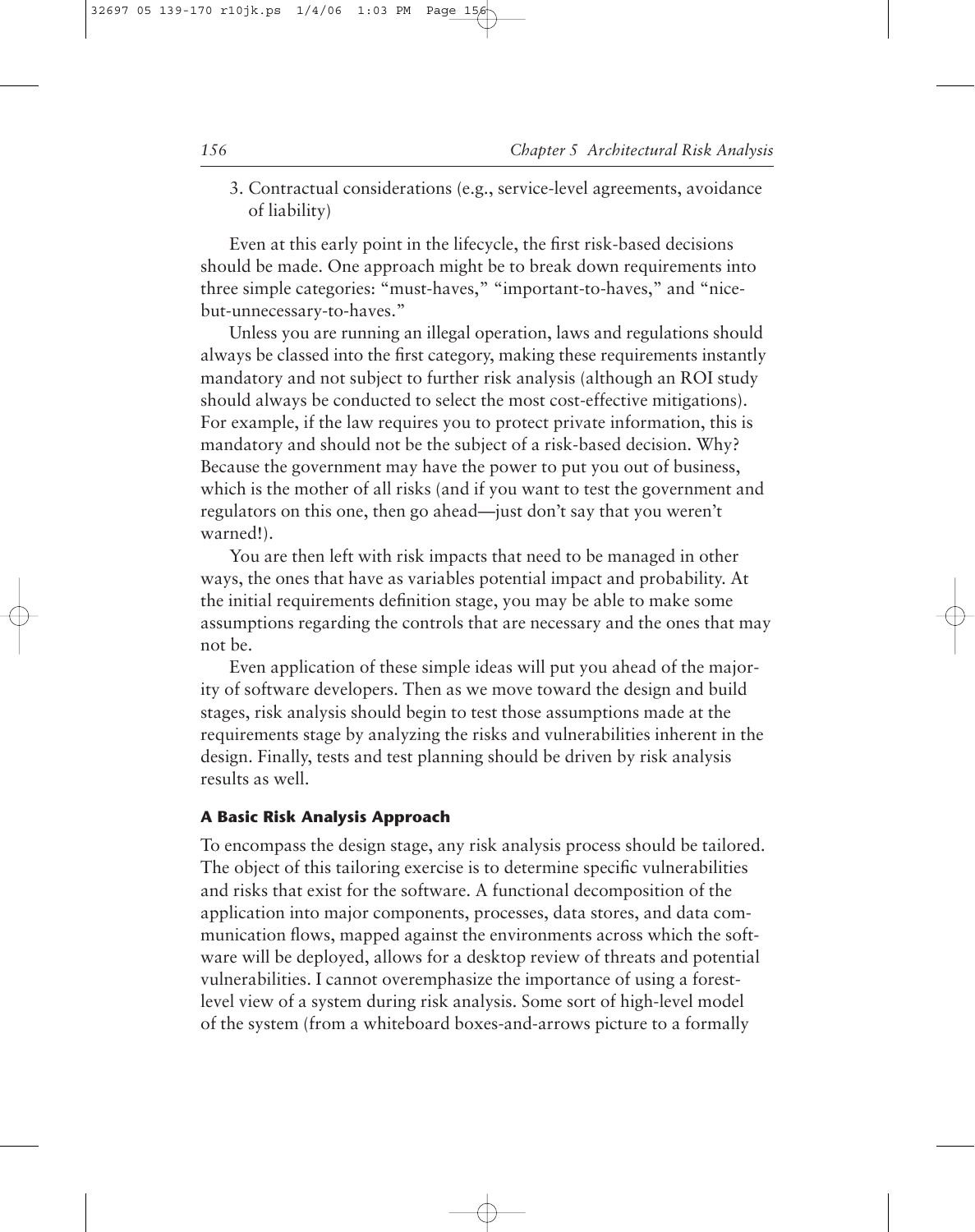



**Figure 5–3** A forest-level view of a standard-issue four-tier Web application.

specified mathematical model) makes risk analysis at the architectural level possible.

Although one could contemplate using modeling languages, such as UMLsec, to attempt to model risks, even the most rudimentary analysis approaches can yield meaningful results. Consider Figure 5–3, which shows a simple four-tier deployment design pattern for a standard-issue Web-based application. If we apply risk analysis principles to this level of design, we can immediately draw some useful conclusions about the security design of the application.

During the risk analysis process we should consider the following:

- The threats who are likely to want to attack our system
- The risks present in each tier's environment
- The kinds of vulnerabilities that might exist in each component, as well as the data flow
- The business impact of such technical risks, were they to be realized
- The probability of such a risk being realized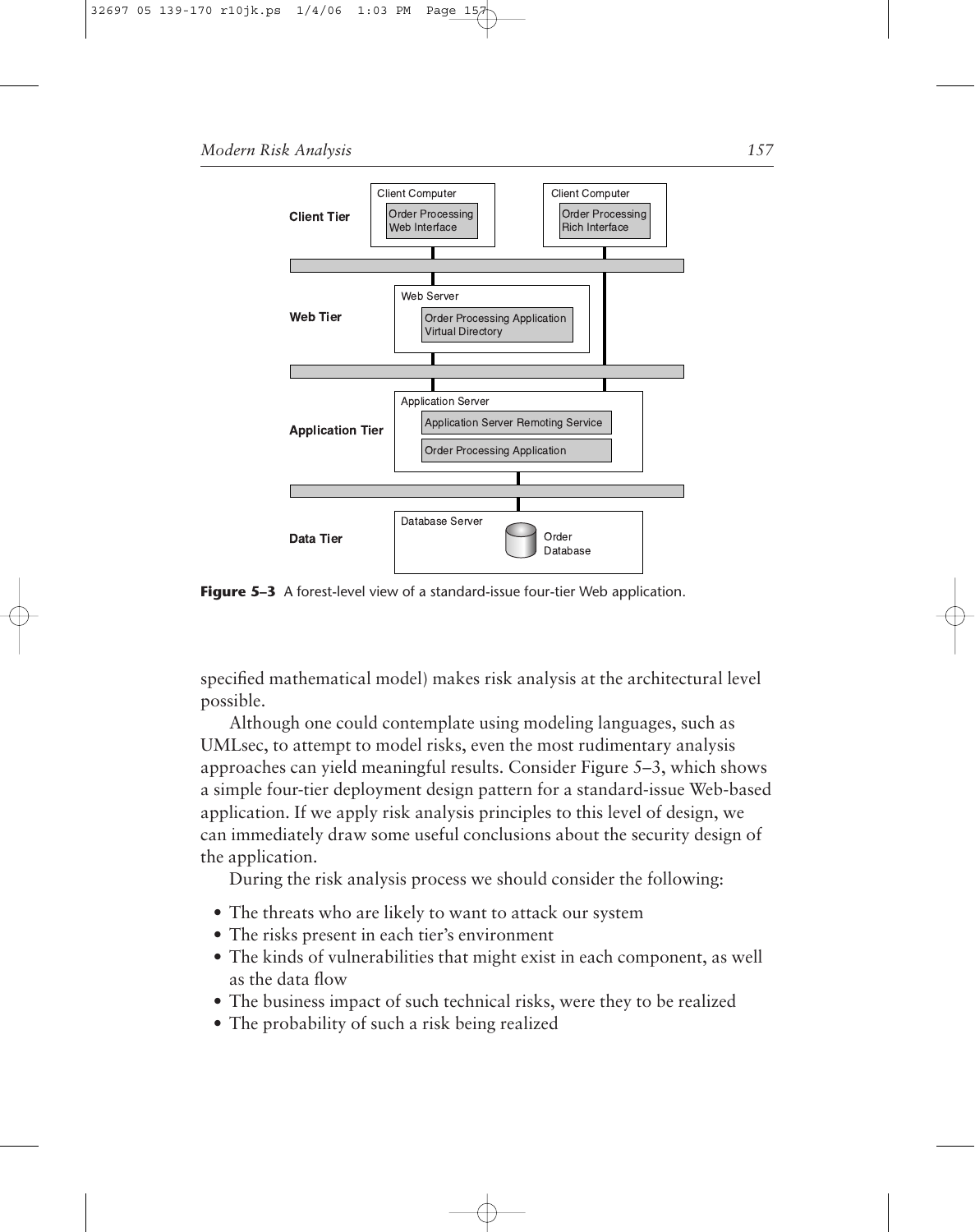• Any feasible countermeasures that could be implemented at each tier, taking into account the full range of protection mechanisms available (e.g., from base operating system–level security through Virtual Machine security mechanisms, such as use of the Java Cryptography Extensions in J2EE)

This very basic process will sound familiar if you read Chapter 2 on the RMF. In that chapter, I describe in great detail a number of critical risk management steps in an iterative model.

In this simple example, each of the tiers exists in a different security realm or trust zone. This fact immediately provides us with the context of risk faced by each tier. If we go on to superimpose data types (e.g., user logon credentials, records, orders) and their flows (logon requests, record queries, order entries) and, more importantly, their security classifications, we can draw conclusions about the protection of these data elements and their transmission given the current design.

For example, suppose that user logon flows are protected by SSL between the client and the Web server. However, our deployment pattern indicates that though the encrypted tunnel terminates at this tier, because of the threat inherent in the zones occupied by the Web and application tiers, we really need to prevent eavesdropping inside and between these two tiers as well. This might indicate the need to establish yet another encrypted tunnel or, possibly, to consider a different approach to securing these data (e.g., message-level encryption as opposed to tunneling).

Use of a deployment pattern in this analysis is valuable because it allows us to consider both infrastructure (i.e., operating systems and network) security mechanisms as well as application-level mechanisms as risk mitigation measures.

Realize that decomposing software on a component-by-component basis to establish trust zones is a comfortable way for most software developers and auditors to begin adopting a risk management approach to software security. Because most systems, especially those exhibiting the *n*-tier architecture, rely on several third-party components and a variety of programming languages, defining zones of trust and taking an outside→in perspective similar to that normally observed in traditional security has clear benefits. In any case, interaction of different products and languages is an architectural element likely to be a vulnerability hotbed.

At its heart, decomposition is a natural way to partition a system. Given a simple decomposition, security professionals will be able to advise developers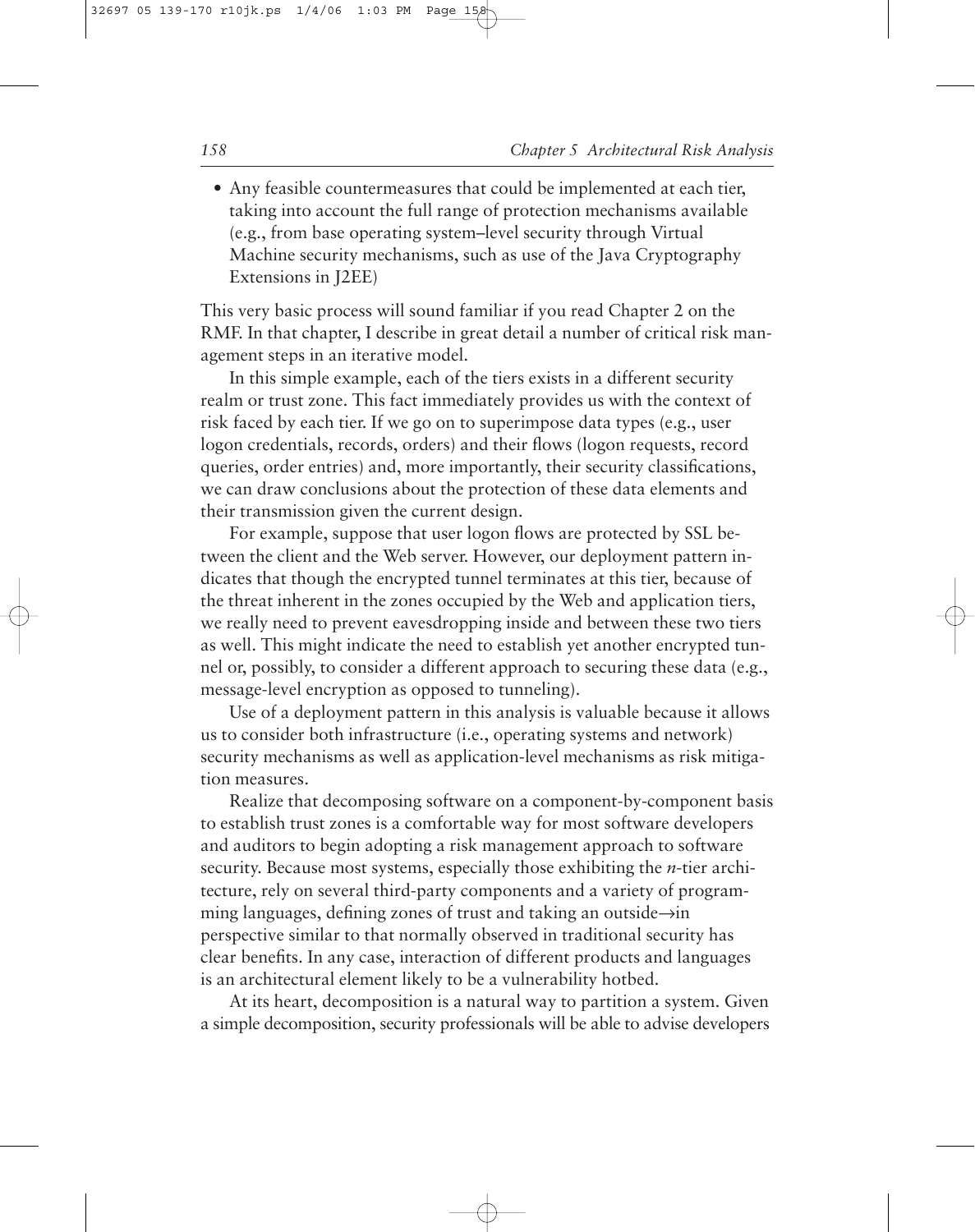#### *Modern Risk Analysis 159*

and architects about aspects of security that they're familiar with such as network-based component boundaries and authentication (as I highlight in the example). Do not forget, however, that the composition problem (putting the components all back together) is unsolved and very tricky, and that even the most secure components can be assembled into an insecure mess!

As organizations become adept at identifying vulnerability and its business impact consistently using the approach illustrated earlier, the approach should be evolved to include additional assessment of risks found within tiers and encompassing all tiers. This more sophisticated approach uncovers technology-specific vulnerabilities based on failings other than trust issues across tier boundaries. Exploits related to broken transaction management and phishing attacks<sup>9</sup> are examples of some of the more subtle risks one might encounter with an enhanced approach.

Finally, a design-level risk analysis approach can also be augmented with data from code reviews and risk-based testing.

## **Coder's Corner**

Avi Rubin, a professor at Johns Hopkins University, and his graduate students spent much effort performing an architectural risk analysis on Diebold electronic voting machines. Their work is collected here <http://avirubin.com/vote/>.

The abstract of their paper <http://avirubin.com/vote.pdf> on one of their more famous (and controversial) analyses says:

*With significant U.S. federal funds now available to replace outdated punch-card and mechanical voting systems, municipalities and states throughout the U.S. are adopting paperless electronic voting systems from a number of different vendors. We present a security analysis of the source code to one such machine used in a significant share of the market. Our analysis shows that this voting system is far below even the most minimal security standards applicable in other contexts.* We identify several problems including unauthorized privilege escalation, incorrect use of cryptography, vulnerabilities to network threats, and poor

*Continued*

<sup>9</sup>For more on phishing, which combines social engineering and technical subterfuge, see <http://www.antiphishing.org/>.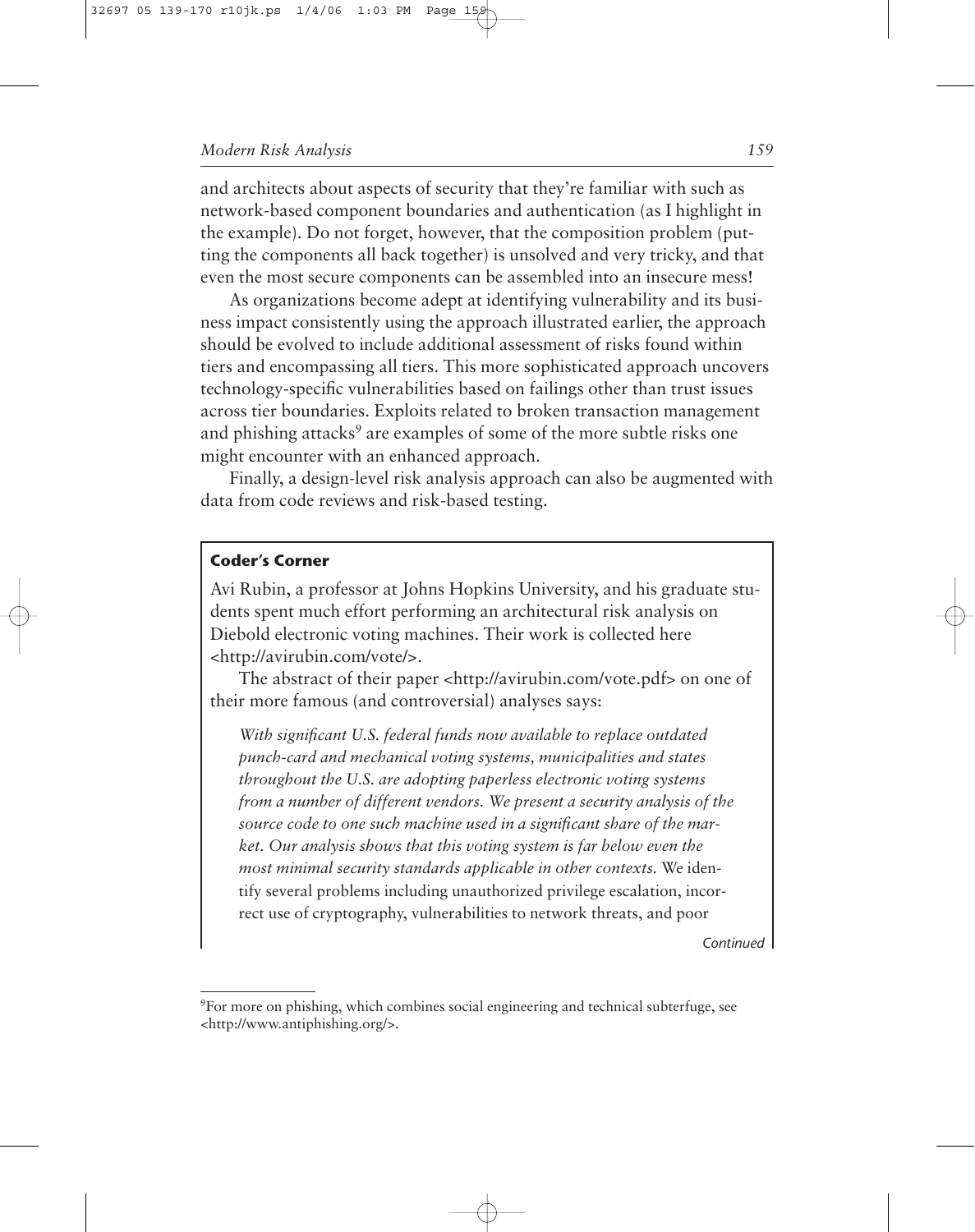software development processes *[emphasis added]. We show that voters, without any insider privileges, can cast unlimited votes without being detected by any mechanisms within the voting terminal software. Furthermore, we show that even the most serious of our outsider attacks could have been discovered and executed without access to the source code. In the face of such attacks, the usual worries about insider threats are not the only concerns; outsiders can do the damage. That said, we demonstrate that the insider threat is also quite considerable, showing that not only can an insider, such as a poll worker, modify the votes, but that insiders can also violate voter privacy and match votes with the voters who cast them. We conclude that this voting system is unsuitable for use in a general election. Any paperless electronic voting system might suffer similar flaws, despite any "certification" it could have otherwise received. We suggest that the best solutions are voting systems having a "voter-verifiable audit trail," where a computerized voting system might print a paper ballot that can be read and verified by the voter.*

In the paper, the authors present a number of findings. Before presenting the technical information, a concise overview of the system (a forestlevel view) is presented. The overview sets the stage for the technical results, many of which focus on the construction of the system and its architecture. Among the technical results is the following finding:

## *3.2 Casting multiple votes*

*In the Diebold system, a voter begins the voting process by inserting a smart card into the voting terminal. Upon checking that the card is "active," the voting terminal collects the user's vote and then deactivates the user's card; the deactivation actually occurs by rewriting the card's type, which is stored as an 8-bit value on the card, from* VOTER\_CARD (0x01) *to* CANCELED\_CARD (0x08)*. Since an adversary can make perfectly valid smart cards, the adversary could bring a stack of active cards to the voting booth. Doing so gives the adversary the ability to vote multiple times. More simply, instead of bringing multiple cards to the voting booth, the adversary could program a smart card to ignore the voting terminal's deactivation command. Such an adversary could use one card to vote multiple times. Note here that the adversary could be a regular voter, and not necessarily an election insider.*

*Will the adversary's multiple-votes be detected by the voting system?*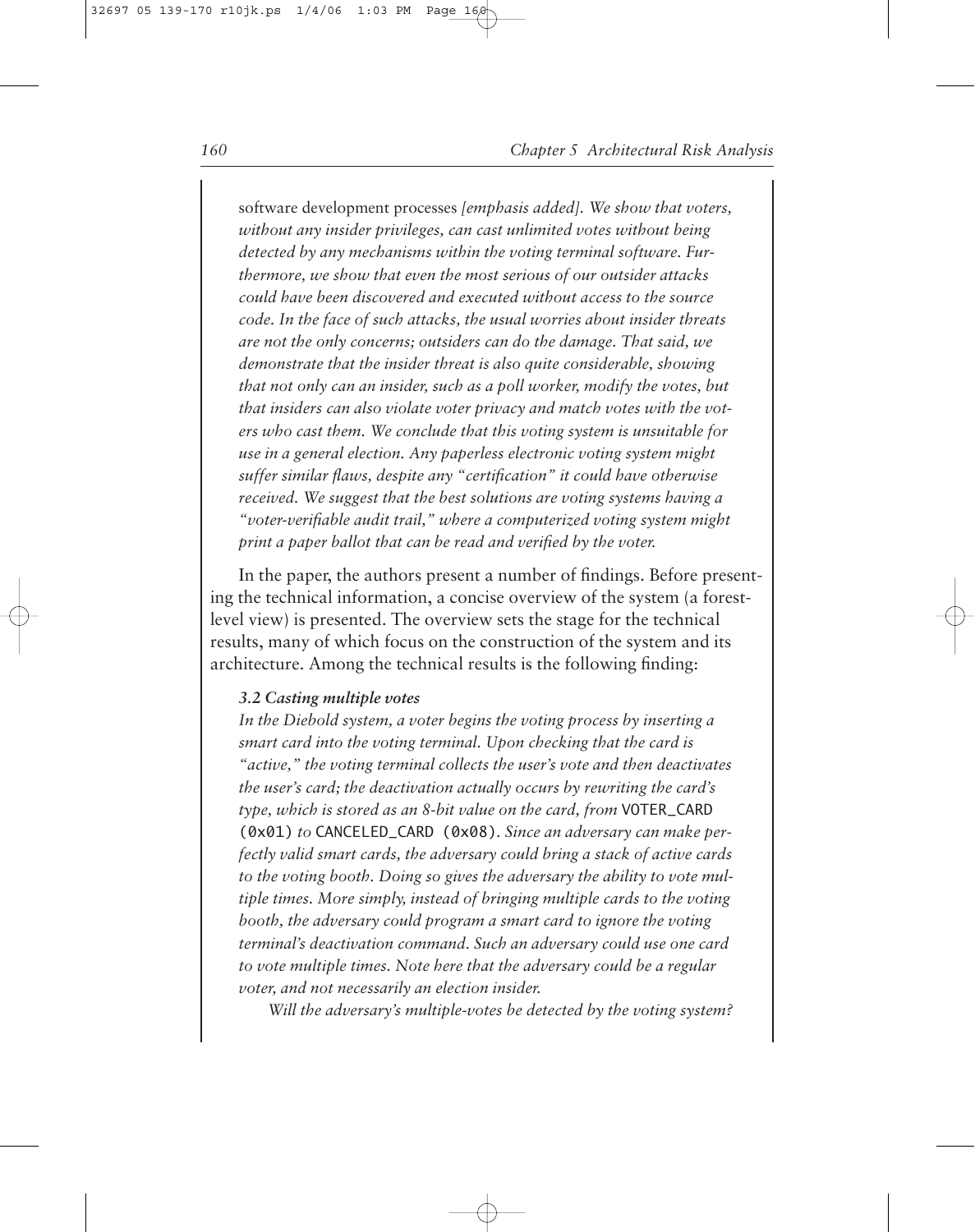#### *Touchpoint Process: Architectural Risk Analysis 161*

*To answer this question, we must first consider what information is encoded on the voter cards on a per voter basis. The only per voter information is a "voter serial number" (*m\_VoterSN *in the* CVoterInfo *class).* m\_VoterSN *is only recorded by the voting terminal if the voter decides* not *to place a vote (as noted in the comments in* TSElection/ Results.cpp*, this field is recorded for uncounted votes for backward compatibility reasons). It is important to note that if a voter decides to cancel his or her vote, the voter will have the opportunity to vote again using that same card (and, after the vote has been cast,* m\_VoterSN *will no longer be recorded).*

*If we assume the number of collected votes becomes greater than the number of people who showed up to vote, and if the polling locations keep accurate counts of the number of people who show up to vote, then the back-end system, if designed properly, should be able to detect the existence of counterfeit votes. However, because* m\_VoterSN *is only stored for those who did not vote, there will be no way for the tabulating system to distinguish the real votes from the counterfeit votes. This would cast serious doubt on the validity of the election results. The solution proposed by one election official, to have everyone vote again, does not seem like a viable solution.*

Notice how the technical result is presented in terms of impact. The key to a good risk analysis is clearly stated impact statements. The only thing missing in the report is a mitigation strategy that is workable. The Diebold people appear to have their software security work cut out for them!

# **Touchpoint Process: Architectural Risk Analysis**

Architectural risk analysis as practiced today is usually performed by experts in an ad hoc fashion. Such an approach does not scale, nor is it in any way repeatable or consistent. Results are deeply constrained by the expertise and experience of the team doing the analysis. Every team does its own thing. For these reasons, the results of disparate analyses are difficult to compare (if they are comparable at all). That's not so good.

As an alternative to the ad hoc approach, Cigital uses the architectural risk analysis process shown in Figure 5–4. This process complements and extends the RMF of Chapter 2. Though the process described here is certainly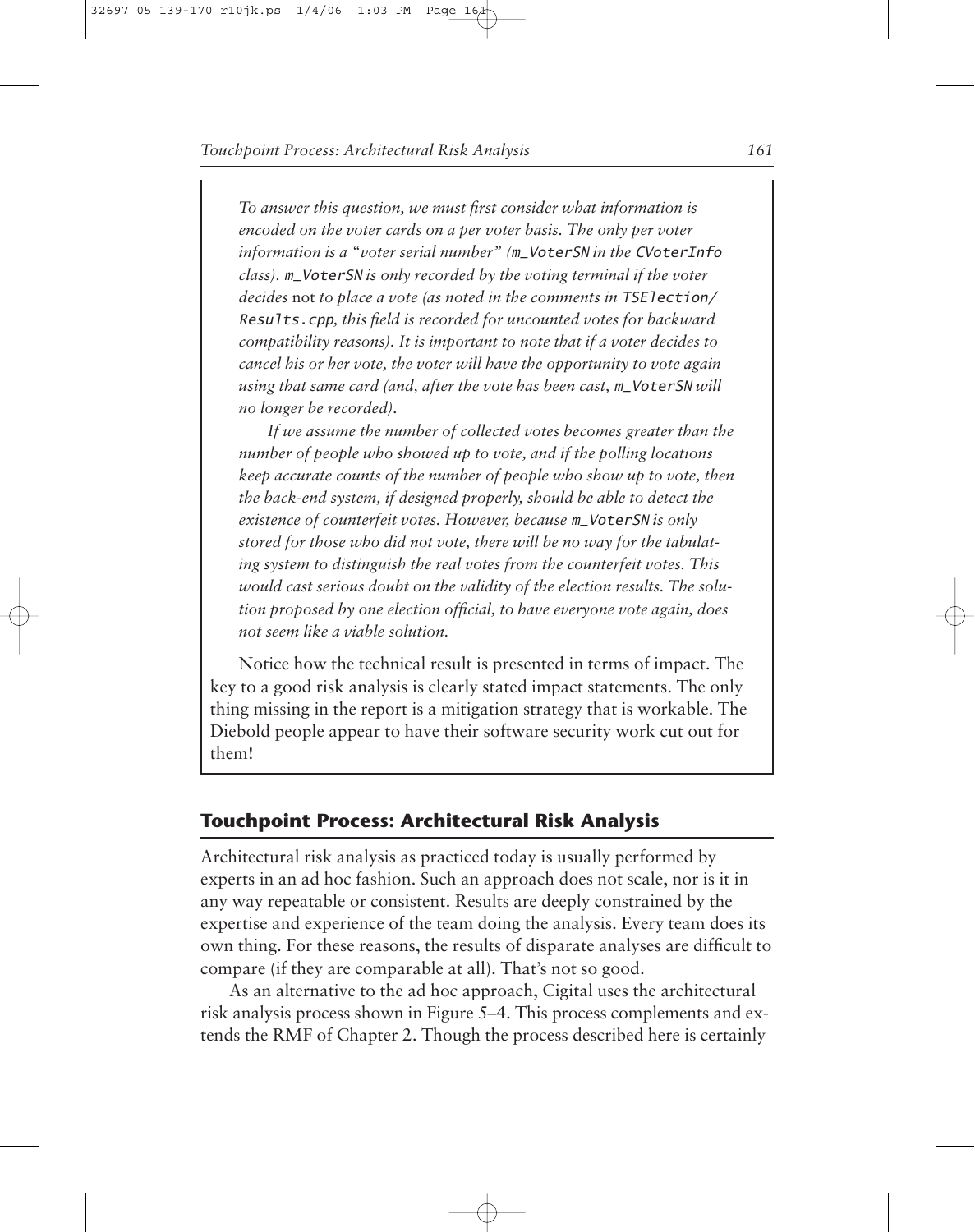not the "be all, end all, one and only" way to carry out architectural risk analysis, the three subprocesses described here are extraordinarily powerful.

A risk analysis should be carried out only once a reasonable, big-picture overview of the system has been established. The idea is to forget about the code-based trees of bugland (temporarily at least) and concentrate on the forest. Thus the first step of the process shown in the figure is to build a onepage overview of the system under analysis. Sometimes a one-page big picture exists, but more often it does not. The one-page overview can be developed through a process of artifact analysis coupled with interviews. Inputs to the process are shown in the leftmost column of Figure 5–4.

Three critical steps (or subprocesses) make up the heart of this architectural risk analysis approach:

- 1. Attack resistance analysis
- 2. Ambiguity analysis
- 3. Weakness analysis



Figure 5-4 A simple process diagram for architectural risk analysis.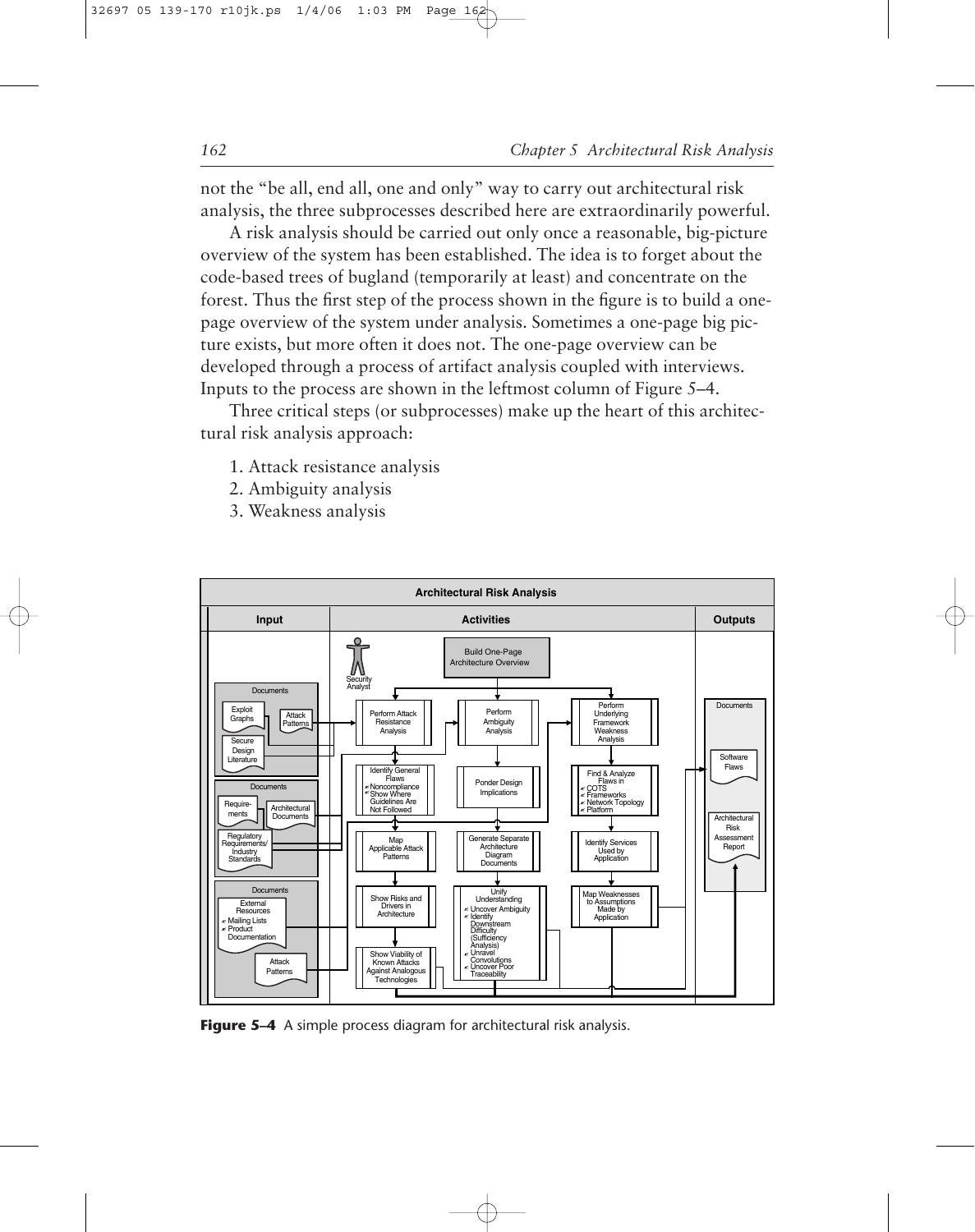*Touchpoint Process: Architectural Risk Analysis 163*

Don't forget to refer back to Figure 5–4 as you read about the three subprocesses.

# **Attack Resistance Analysis**

Attack resistance analysis is meant to capture the checklist-like approach to risk analysis taken in Microsoft's STRIDE approach. The gist of the idea is to use information about known attacks, attack patterns, and vulnerabilities during the process of analysis. That is, given the one-page overview, how does the system fare against known attacks? Four steps are involved in this subprocess.

- 1. Identify general flaws using secure design literature and checklists (e.g., cycling through the Spoofing, Tampering, . . . categories from STRIDE). A knowledge base of historical risks is particularly useful in this activity.
- 2. Map attack patterns using either the results of abuse case development (see Chapter 8) or a list of attack patterns.
- 3. Identify risks in the architecture based on the use of checklists.
- 4. Understand and demonstrate the viability of these known attacks (using something like exploit graphs; see the Exploit Graphs box ).

Note that this subprocess is very good at finding *known* problems but is not very good at finding new or otherwise creative attacks.

Example flaws uncovered by the attack resistance subprocess, in my experience, include the following.

- *Transparent authentication token generation/management:* In this flaw, tokens meant to identify a user are easy to guess or otherwise simple to misuse. Web-based programs that use "hidden" variables to preserve user state are a prime example of how not to do this. A number of these flaws are described in detail in *Exploiting Software* [Hoglund and McGraw 2004].
- *Misuse of cryptographic primitives:* This flaw is almost self-explanatory. The best example is the seriously flawed WEP protocol found in 802.11b, which misused cryptography to such an extent that the security was completely compromised [Stubblefield, Ioannides, and Rubin 2004].
- *Easily subverted guard components, broken encapsulation:* Examples here are slightly more subtle, but consider a situation in which an API is subverted and functionality is either misused or used in a surprising new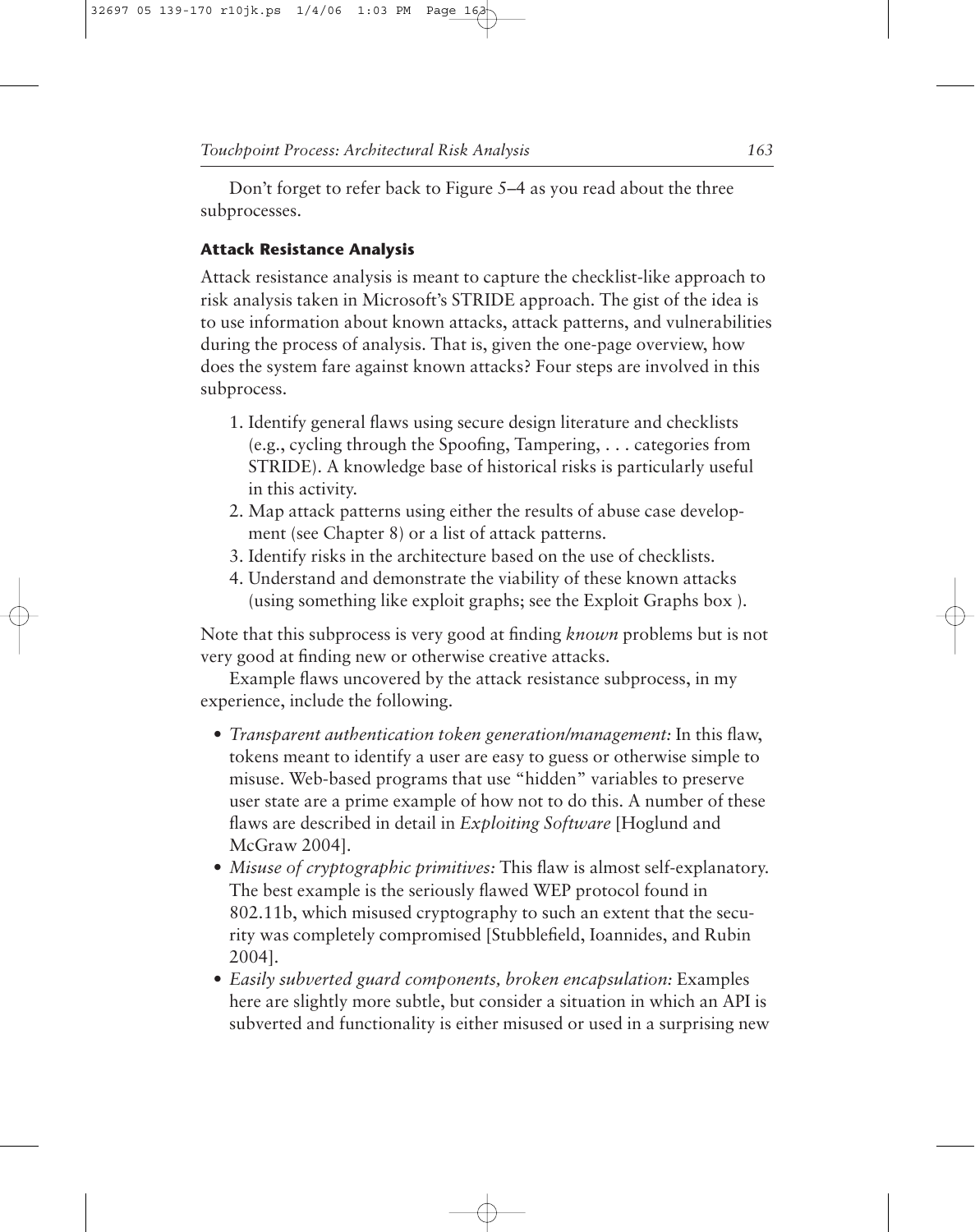way. APIs can be thought of as classical "guards" in some cases, as long as they remain a choke point and single point of entry. As soon as they can be avoided, they cease to be useful.

• *Cross-language trust/privilege issues:* Flaws arise when language boundaries are crossed but input filtering and state-preservation mechanisms fail.

# **Exploit Graphs**

An exploit graph helps an analyst understand what kind of access and/or pattern is required to carry out an attack given a software risk. Flowcharts are very useful in describing an exploit and should include some basics such as attack delivery (payloads), gaining access, privilege escalation, subverting protections, descriptions of architectural failure, and discussion of any existing mitigations (and their effectiveness). Charts help. Figure 5–5 shows a simple exploit graph that illustrates a mobile code attack.



**Figure 5–5** An exploit graph showing one of the mobile code attacks described in *Securing Java* [McGraw and Felten 1999]. The section numbers refer to entries in an associated table (in this case, Table 5–1). John Steven of Cigital created this graph.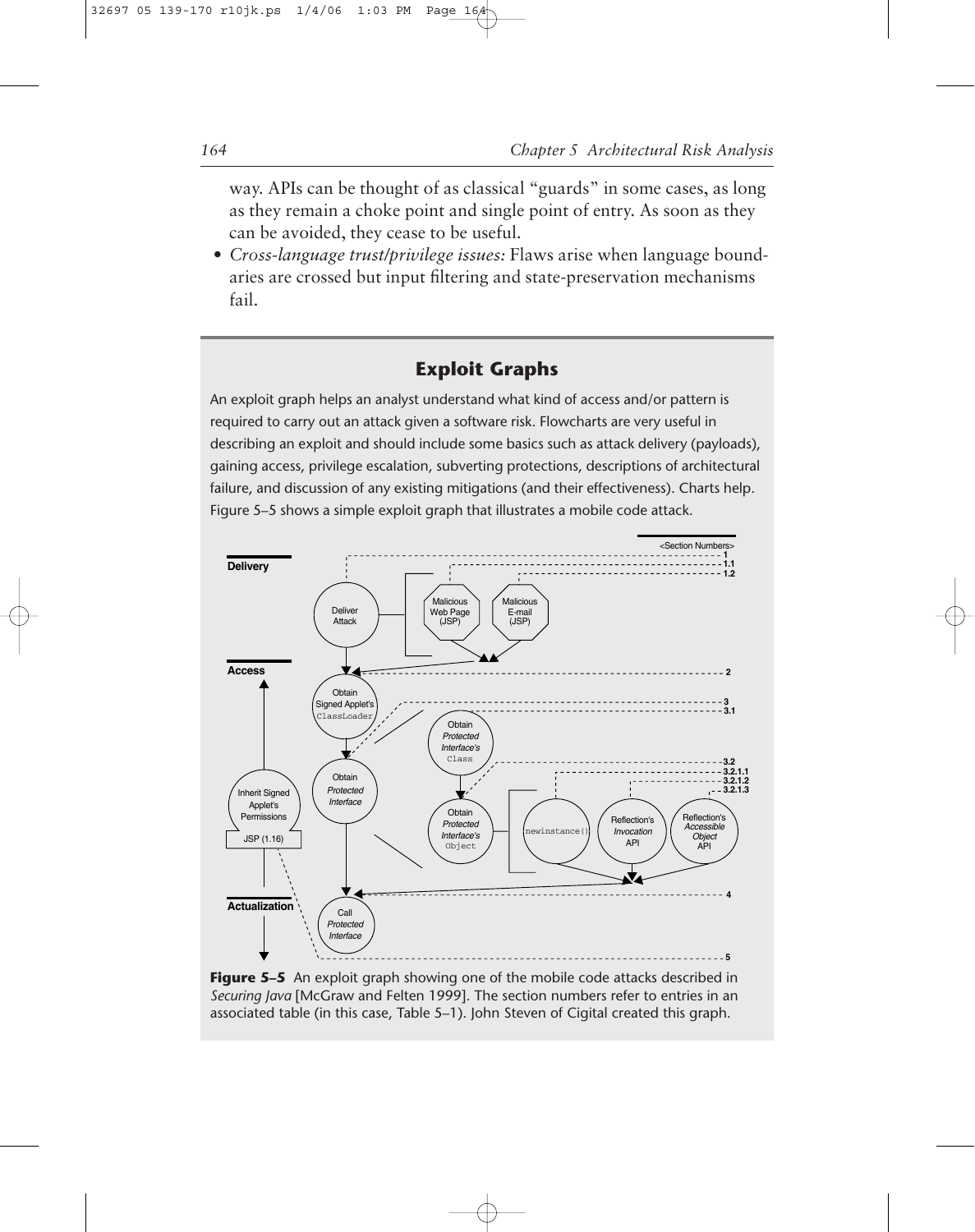#### *Touchpoint Process: Architectural Risk Analysis 165*

**Table 5–1** A Partial Exploit Graph Table to Accompany Figure 5–5

|              | Detail:                                                        |                                           |                                                                                     |
|--------------|----------------------------------------------------------------|-------------------------------------------|-------------------------------------------------------------------------------------|
| Step #       | How/What                                                       | <b>Conditions</b>                         | <b>Protection</b>                                                                   |
| Delivery 1   | Deliver attack: get<br>attack code onto<br>machine with lewel. | Client must have<br>Internet access.      |                                                                                     |
| Delivery 1.1 | Trick user to point<br>browser to JSP.                         | Browser must have<br>"run JSP" enabled.   | Disable JSSP in browser.<br>NOTE: doing so<br>prevents other sites<br>from working. |
| Delivery 1.2 | Send victim e-mail<br>containing malicious<br>ISP.             | User's mail reader<br>must interpret JSP. | Disable JSP execution<br>in mail reader.                                            |

Note: JSP refers to Java Server Page.

Exploit graphs also require some explanation in text as briefly described earlier. Table 5–1 is a partial view (attack delivery only) of the table meant to accompany Figure 5–5.

Though attack graphs are not yet a mechanism in widespread use, they do help in a risk analysis. Their most important contribution lies in allowing an analyst to estimate the level of effort required to exploit a flaw. When it comes to exploit development, having a set of exploit graphs on hand can help determine which one exploit (usually of many) is the best to develop in the case that some kind of "proof" is required. Sometimes you will find that exploit development is required to convince skeptical observers that there is a serious problem that needs to be fixed.

# **Ambiguity Analysis**

Ambiguity analysis is the subprocess capturing the creative activity required to discover *new* risks. This process, by definition, requires at least two analysts (the more the merrier) and some amount of experience. The idea is for each team member to carry out separate analysis activities in parallel. Only after these separate analyses are complete does the team come together in the "unify understanding" step shown in Figure 5–4.

We all know what happens when two or more software architects are put in a room together . . . catfight—often a catfight of world-bending magnitude. The ambiguity analysis subprocess takes advantage of the multiple points of view afforded by the art that is software architecture to create a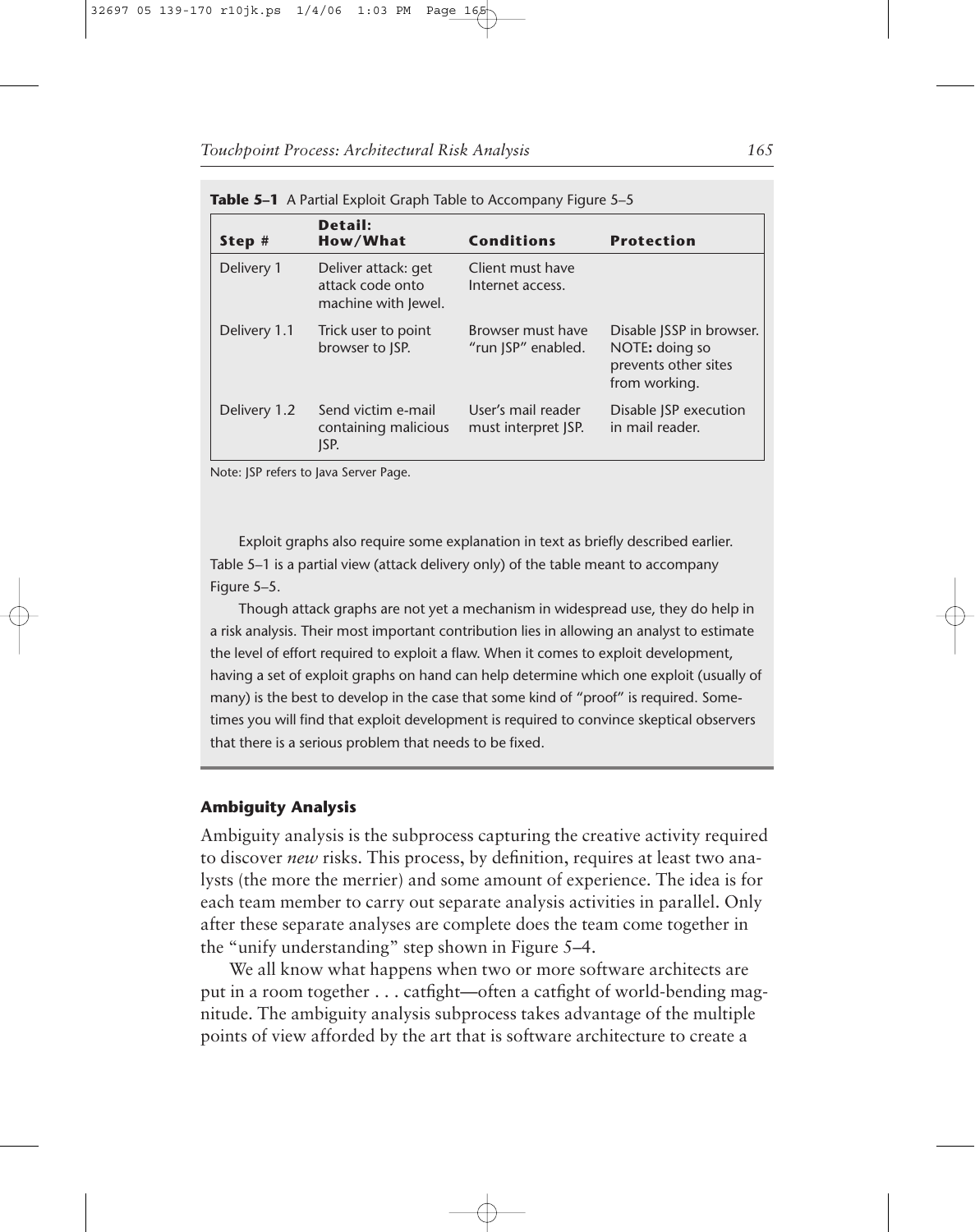critical analysis technique. Where good architects disagree, there lie interesting things (and sometimes new flaws).

In 1998, when performing an architectural risk analysis on early Java Card systems with John Viega and Brad Arkin (their first), my team started with a process very much like STRIDE. The team members each went their solitary analysis ways with their own private list of possible flaws and then came together for a whiteboard brainstorming session. When the team came together, it became apparent that none of the standard-issue attacks considered by the new team members were directly applicable in any obvious fashion. But we could not very well declare the system "secure" and go on to bill the customer (Visa)! What to do?!

As we started to describe together how the system worked (not how it failed, but how it worked), disagreements cropped up. It turns out that these disagreements and misunderstandings were harbingers of security risks. The creative process of describing to others how the system worked (well, at least how we thought it worked) was extremely valuable. Any major points of disagreement or any clear ambiguities became points of further analysis. This evolved into the subprocess of ambiguity analysis.

Ambiguity analysis helps to uncover ambiguity and inconsistency, identify downstream difficulty (through a process of traceability analysis), and unravel convolution. Unfortunately, this subprocess works best when carried out by a team of very experienced analysts. Furthermore, it is best taught in an apprenticeship situation. Perhaps knowledge management collections will make this all a bit less arbitrary (see Chapter 11).

Example flaws uncovered by the ambiguity analysis subprocess in my experience include the following.

- *Protocol, authentication problems:* One example involved key material used to (accidentally) encrypt itself in a complex new crypto system. It turns out that this mistake cut down the possible search space for a key from extremely large to manageably small.<sup>10</sup> This turned out to be a previously unknown attack, but it was fatal.
- *Java Card applet firewall and Java inner class issues:* Two examples. The first was a problematic object-sharing mechanism that suffered from serious transitive trust issues, the gist being that class A shared method foo with class B, and class B could then publish the method to the world (something A did not necessarily condone). The second involved the

<sup>&</sup>lt;sup>10</sup>That is, breakable in some feasible time period with a standard machine.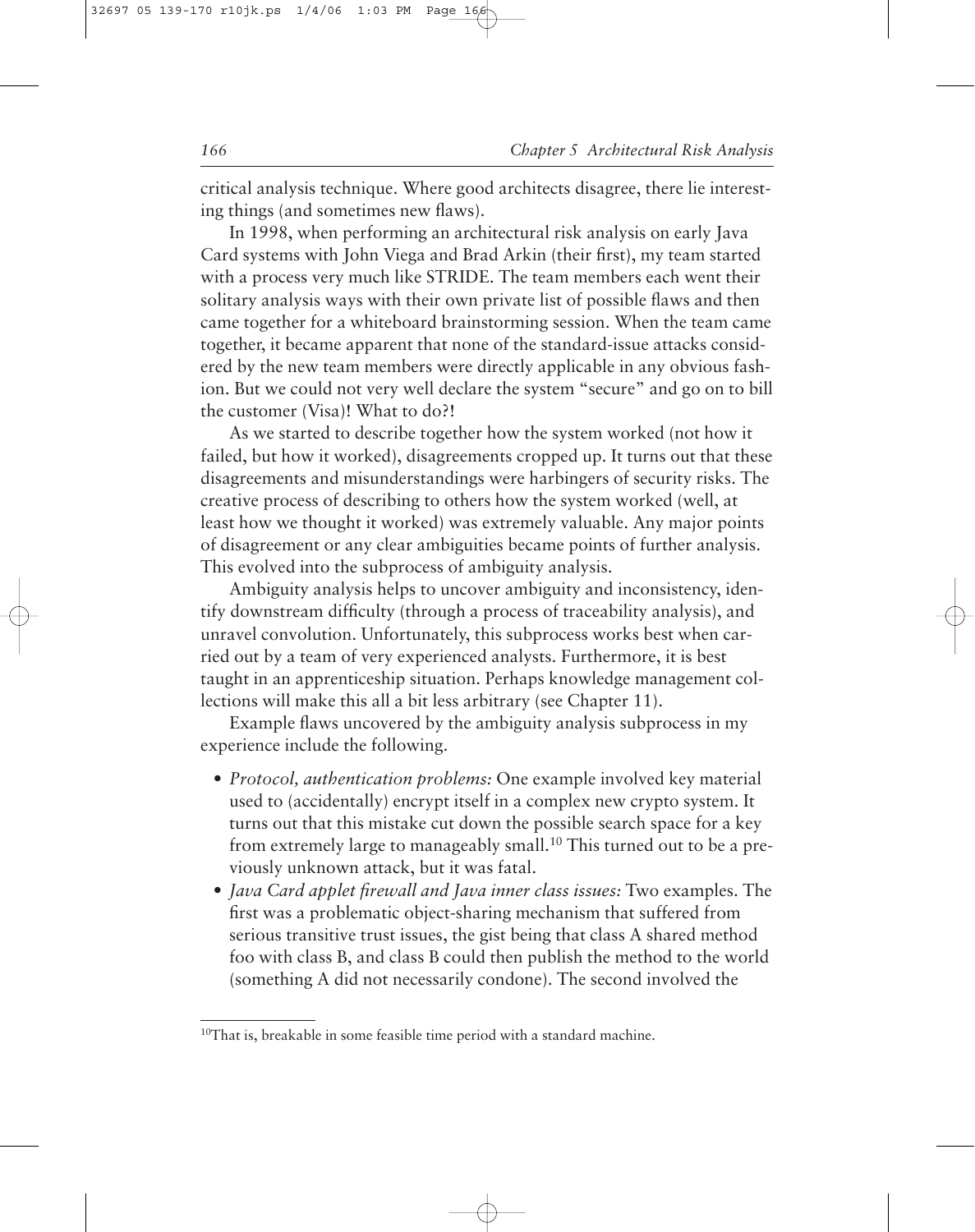#### *Touchpoint Process: Architectural Risk Analysis 167*

way that inner classes were actually implemented (and continue to be implemented) in various Java compilers. Turns out that package scoping in this case was somewhat counterintuitive and that inner classes had a privilege scope that was surprisingly large.

- *Type safety and type confusion:* Type-safety problems in Java accounted for a good portion of the serious Java attacks from the mid-1990s. See *Securing Java* [McGraw and Felten 1999].
- *Password retrieval, fitness, and strength:* Why people continue to roll their own password mechanisms is beyond me. They do, though.

## **Weakness Analysis**

Weakness analysis is a subprocess aimed at understanding the impact of external software dependencies. Software is no longer created in giant monolithic a. out globs (as it was in the good old days). Modern software is usually built on top of complex middleware frameworks like .NET and J2EE. Furthermore, almost all code counts on outside libraries like DLLs or common language libraries such as glibc. To make matters worse, distributed code—once the interesting architectural exception—has become the norm. With the rapid evolution of software has come a whole host of problems caused by linking in (or otherwise counting on) broken stuff. Leslie Lamport's definition of a distributed system as "one in which the failure of a computer you didn't even know existed can render your own computer unusable" describes exactly why the weakness problem is hard.

Uncovering weaknesses that arise by counting on outside software requires consideration of:

- COTS (including various outside security feature packages like the RSA libraries or Netegrity's authentication modules)
- Frameworks (J2EE, .NET, and any number of other middleware frameworks)
- Network topology (modern software almost always exists in a networked environment)
- Platform (consider what it's like to be application code on a cell phone or a smart card)<sup>11</sup>
- Physical environment (consider storage devices like USB keys and iPods)
- Build environment (what happens when you rely on a broken or poisoned compiler? what if your build machine is running a rootkit?)

 $11$ Not to mention a smart card living in a cell phone.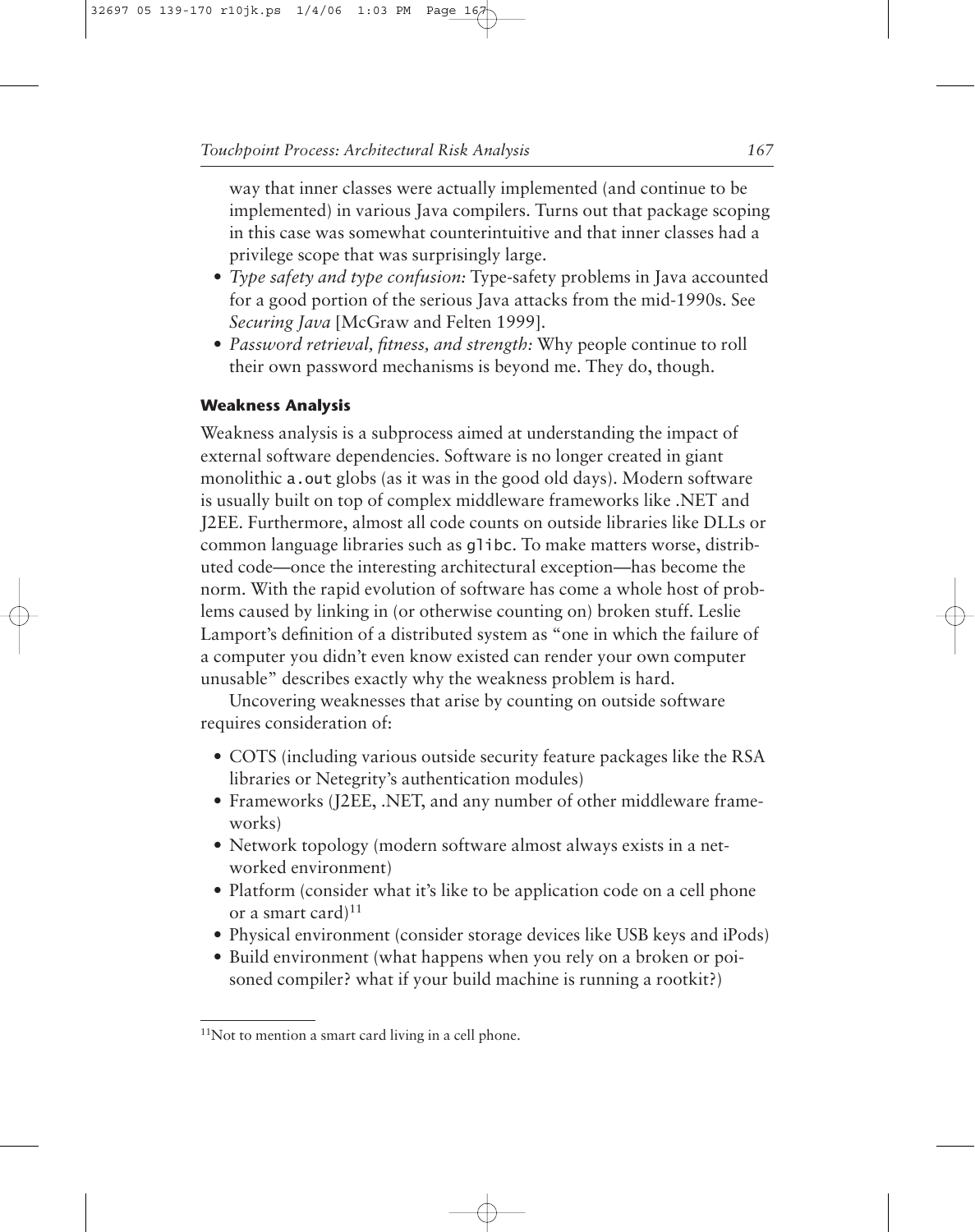32697 05 139-170 r10jk.ps 1/4/06 1:03 PM Page

In the coming days of Service Oriented Architectures (SOAs), understanding which services your code is counting on and exactly what your code expects those services to deliver is critical. Common components make particularly attractive targets for attack. Common mode failure goes global.

The basic idea here is to understand what kind of assumptions you are making about outside software, and what will happen when those assumptions fail (or are coerced into failing). When assumptions fail, weaknesses are often revealed in stark relief. A large base of experience with third-party software libraries, systems, and platforms is extremely valuable when carrying out weakness analysis. Unfortunately, no perfect clearinghouse of security information for third-party software exists. One good idea is to take advantage of public security discussion forums such as BugTraq <http://www.securityfocus.com/archive/1>, comp.risks <http://catless.ncl.ac.uk/Risks>, and security tracker <http://www. securitytracker.com>.<sup>12</sup>

Example flaws uncovered by the weakness analysis subprocess in my experience include the following.

- *Browser and other VM sandboxing failures*: Browsers are overly complex pieces of software rivaled in complexity only by operating systems. Browsers have so many moving parts that finding unexplored niches and other "between the seams" flaws is easy.
- *Insecure service provision—RMI, COM, and so on*: Protocols and communications systems are often a standard feature of modern software. When Java's RMI was found to fail open <http://www.cs.princeton.edu/~balfanz>, the systems counting on RMI were all subject to the same kind of attack.
- *Debug (or other operational) interfaces*: Debugging code is always as useful to the attacker as it is to the maintainer. Don't send error reports to your (mis)user.
- *Unused (but privileged) product "features"*: If you put overly powerful features into your design, don't be surprised when they are turned against you. See *Building Secure Software* for a good story of what happened when old-fashioned bulletin board systems allowed a user to invoke emacs [Viega and McGraw 2001].

<sup>&</sup>lt;sup>12</sup>Have you ever wondered whether the software you're working on (or counting on) has been successfully attacked? Check out the public mailing lists (BugTraq, VulnWatch <http:// www.vulnwatch.org/>, comp.risks) to see. You may be surprised.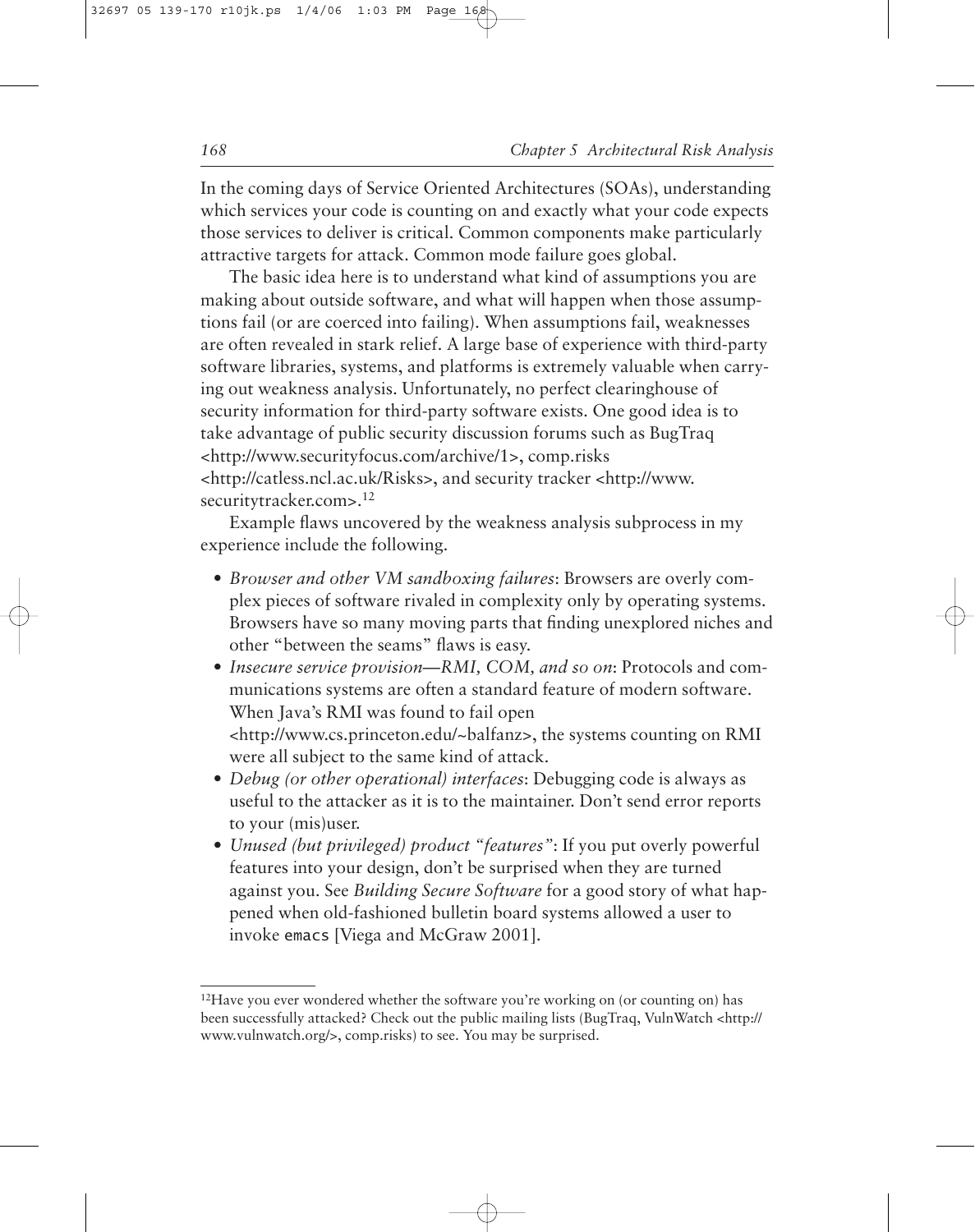#### *Getting Started with Risk Analysis 169*

• *Interposition attacks—DLLs, library paths, client spoofing*: Person-inthe-middle attacks are very popular, mostly because they are very effective. Same goes for PATH hacking, spoofing, and other low-hanging fruit. Carefully consider what happens when an attacker gets between one component and the other components (or between one level of the computing system and the others).

By applying the simple three-step process outlined here, you can greatly improve on a more generic checklist-based approach. There is no substitute for experience and expertise, but as software security knowledge increases, more and more groups should be able to adopt these methods as their own.

## **Getting Started with Risk Analysis**

This whole risk analysis thing seems a bit hard; but risk analysis does not really have to be hard. Sometimes when faced with a seemingly large task like this, it's difficult to get the ball rolling. To counter that problem, Appendix C presents a simple exercise in armchair risk analysis. The idea is to apply some of the ideas you have learned in this chapter to complete a risk analysis exercise on a pretend system (riddled with security flaws). I hope you find the exercise interesting and fun.13

Start with something really simple, like the STRIDE model [Howard and LeBlanc 2003]. Develop a simple checklist of attacks and march down the list, thinking about various attack categories (and the related flaws that spawn them) as you go. Checklists are not a complete disaster (as the existence of the attack resistance subprocess shows). In fact, in the hands of an expert, checklists (like the 48 attack patterns in *Exploiting Software* [Hoglund and McGraw 2004]) can be very powerful tools. One problem with checklists is that you are not very likely to find a new, as-yet-to-be-discovered attack if you stick only to the checklist.14 Another problem is that in the hands of an inexperienced newbie, a checklist is not a very powerful tool. Then again, newbies should not be tasked with architectural risk analysis.

<sup>&</sup>lt;sup>13</sup>Please try this at home! Hint: Try doing the exercise with a group of friends and a bottle of good wine.

<sup>&</sup>lt;sup>14</sup>This is important because (smart) attackers use checklists too  $\dots$  in order to avoid doing something obvious that will get them caught. On the other hand, script kiddies will bumble right into your defenses, like a roach wandering into a roach motel.